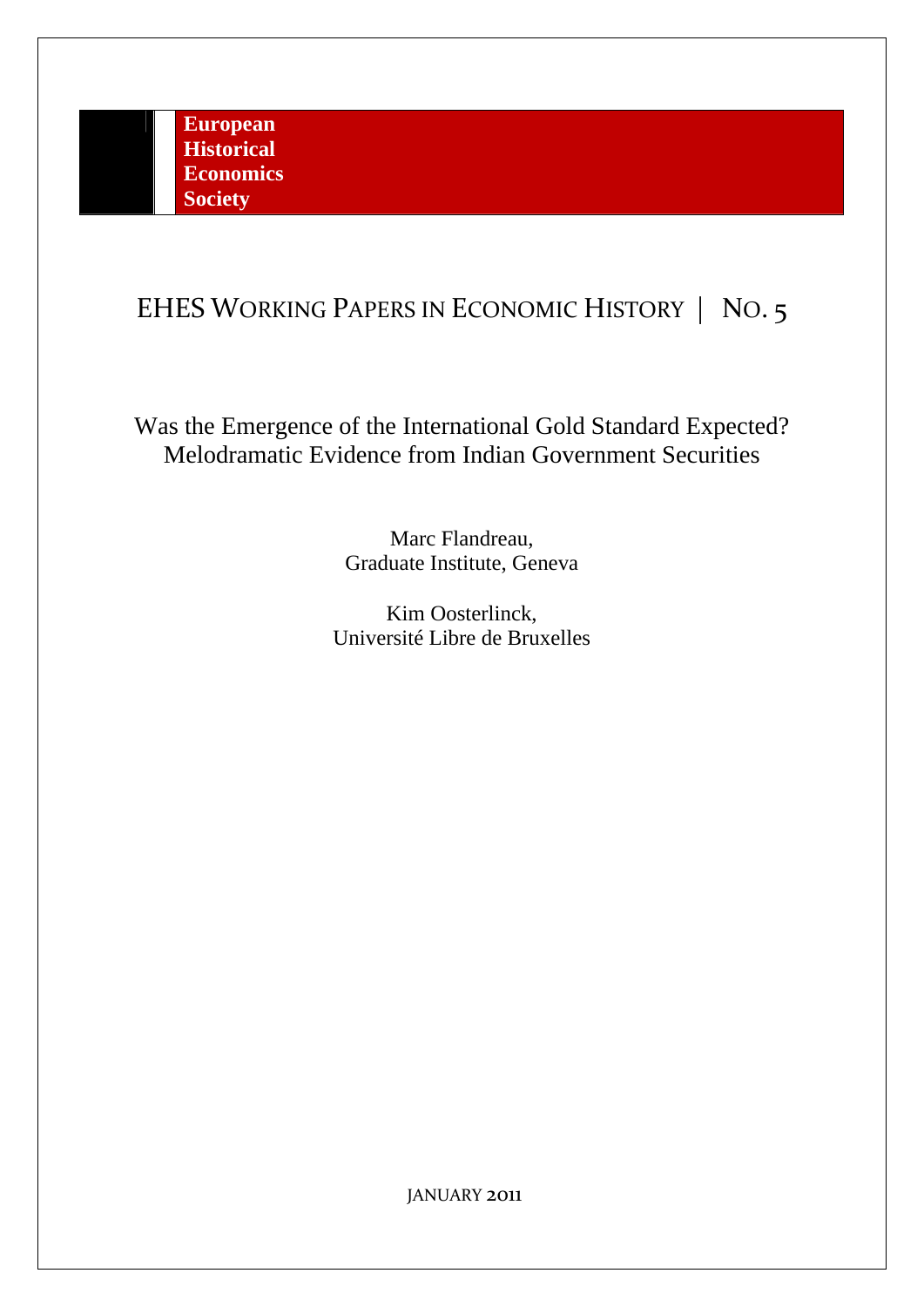# EHES Working Paper | No. 5 | January 2011

# Was the Emergence of the International Gold Standard Expected? Melodramatic Evidence from Indian Government Securities

Marc Flandreau, Graduate Institute, Geneva

# Kim Oosterlinck, Université Libre de Bruxelles

# Abstract

The emergence of the gold standard has for a long time been viewed as inevitable. Fluctuations of the gold-silver exchange rate in world markets were accused to lead to brutal and unsustainable switches of bimetallic countries' money supplies. However, more recent work has shown that the option character of bimetallism provided a stabilizing feedback loop. Using original data, this paper provides support to the new view. Using quotation prices for Indian Government bonds, we analyze agents' expectations between 1860 and 1890. The intuition is that the spread between gold and silver bonds issued by the same entity (India) and backed by a credible agent (Britain) is a "pure" measure of the silver risk. The analysis shows that up until 1874 markets were expecting bimetallism to last. It is only after this date that markets gradually started requiring a premium to hold silver bonds indicating their belief that gold would eventually become the only metallic standard.

JEL codes: F33, N20

Keywords: Exchange rate regime, gold standard, bimetallism, credibility, silver risk

Acknowledgements:

 The authors are grateful to Riad Rezzik for excellent research assistance. Comments and suggestions from participants in the exchange rates regimes session during the International Economic History Congress in Utrecht, August 2009 are gratefully acknowledged. We also benefited from comments of conference participants during the ASSA meetings in Denver, January 8th, 2011 and in particular from Chris Meissner, our discussant. Flandreau acknowledges financial support from Yves Mirabaud, as part of his generous funding of the Historical Imagination project.

**Notice** 

The material presented in the EHES Working Paper Series is property of the author(s) and should be quoted as such. The views expressed in this Paper are those of the author(s) and do not necessarily represent the views of the EHES or its members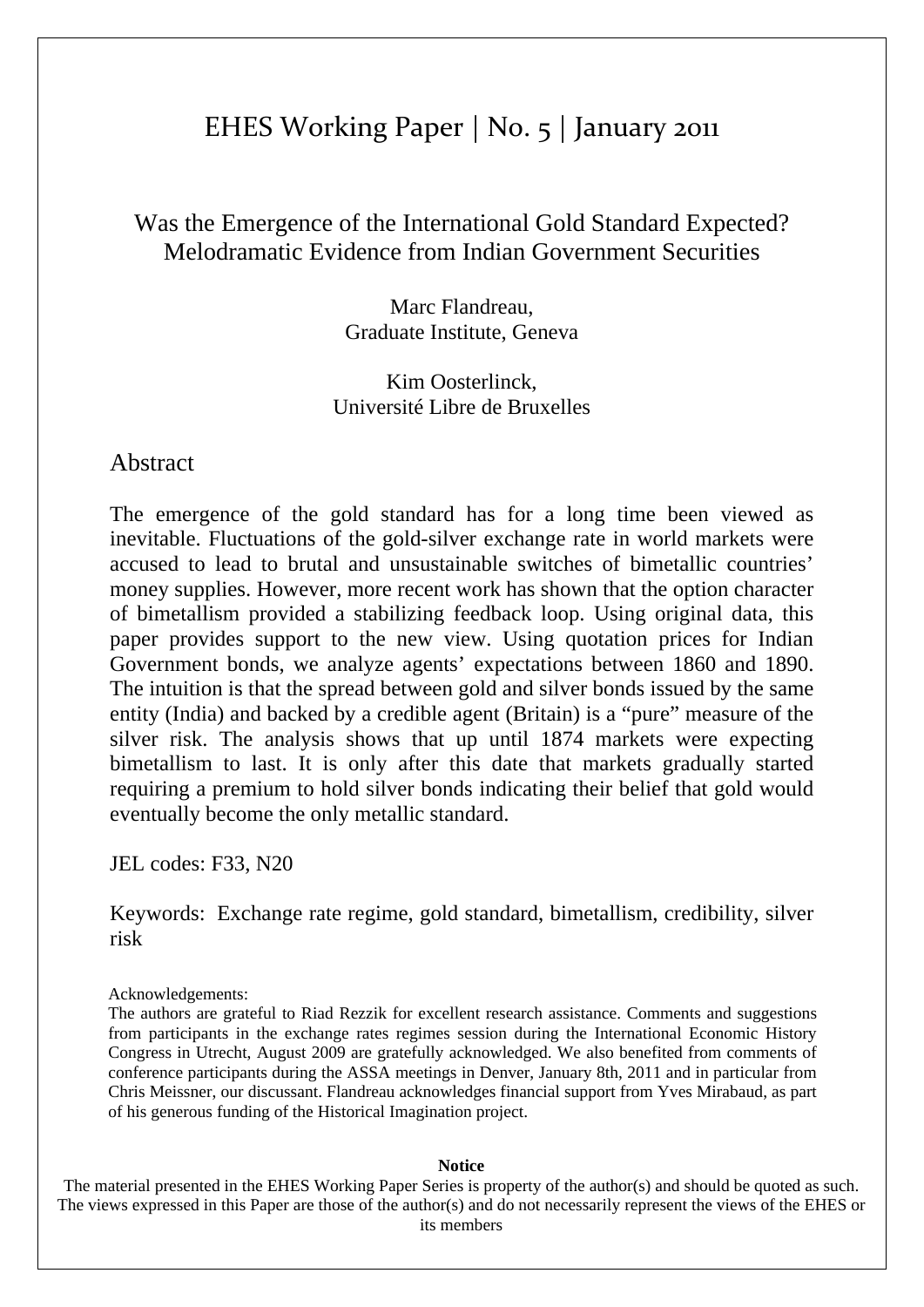Bimetallism used to be overly exciting. Miss Prism (a Victorian governess in Oscar Wilde's *Importance of Being Earnest*) makes sure that young Cecily does not read about the depreciation of the silver rupee for it is "somewhat too sensational" -- "Even these metallic problems have their melodramatic side", she adds.<sup>1</sup> Bimetallism is less lurid a subject today but certainly still exciting. The reason is that in the last 20 years, our understanding of the era before the making of the international gold standard has undergone a major transformation. Earlier wisdom assumed that the gold standard emerged naturally from the flaws of previous bimetallism. Among the main elements emphasized by supporters of this old view is the belief that fluctuations of the goldsilver exchange rate in world markets led to brutal switches of bimetallic countries' money supplies from de facto gold standard to de factor silver standard. Bimetallism was a knife-edge (Kindleberger 1984, Redish 1995).

This alleged inherent fragility would have been put to test in the 1860s and 1870s. A first shock was the increasing silver supply following discovery of Nevada's Comstock Lode in the early 1860s (bad news for silver). Another blow would have been German unification and changeover to a gold standard in the early 1870s, which would have made bimetallism unsustainable. Combine this with the supposedly greater transaction costs from using bulkier silver and one gets a lethal mix. These factors provided for a final crisis in the early 1870s causing a scramble for gold (Gallarotti 1995). In other words, the older view assumes that bimetallism was doomed and collapsed in a bang.

Other, more recent work has disputed this notion. It has been argued that the option character of bimetallism (it gave agents the right to pay in either gold or silver) provided a stabilizing feedback loop (Friedman 1990a, 1990b, Flandreau 1996, 2004). Supporters of the new view contend that this explains the remarkable stability of the gold-silver exchange rate in world markets until the early 1870s – for three quarters of a century it hovered inside a narrow band centered on 15.5 – France's legal ratio between gold and silver. Accordingly, the new accounts emphasize the pivotal role of France. Through arbitrage and speculation, France's provision of a bimetallic option led to stabilize gold silver exchange rate on global markets until a change in France's monetary regime triggered global dislocation of the earlier harmony between both metals.

Flandreau (1996, 2004) examines what he calls the "French crime of 1873".<sup>2</sup> He provides empirical evidence against traditional arguments about bimetallism. He constructs a general

<sup>&</sup>lt;sup>1</sup>. Oscar Wilde, The Advantage of Being Earnest.

<sup>&</sup>lt;sup>2</sup>. Similarly, Friedman constructs a counterfactual measure of the effect of the "US crime of 1873" (i.e. the decision whereby future silver would be discontinued in the event of a resumption of specie payment, for at that date, the US operated a paper standard). He shows that maintenance of bimetallism in the US would have helped stabilize the price of silver in the 1880s.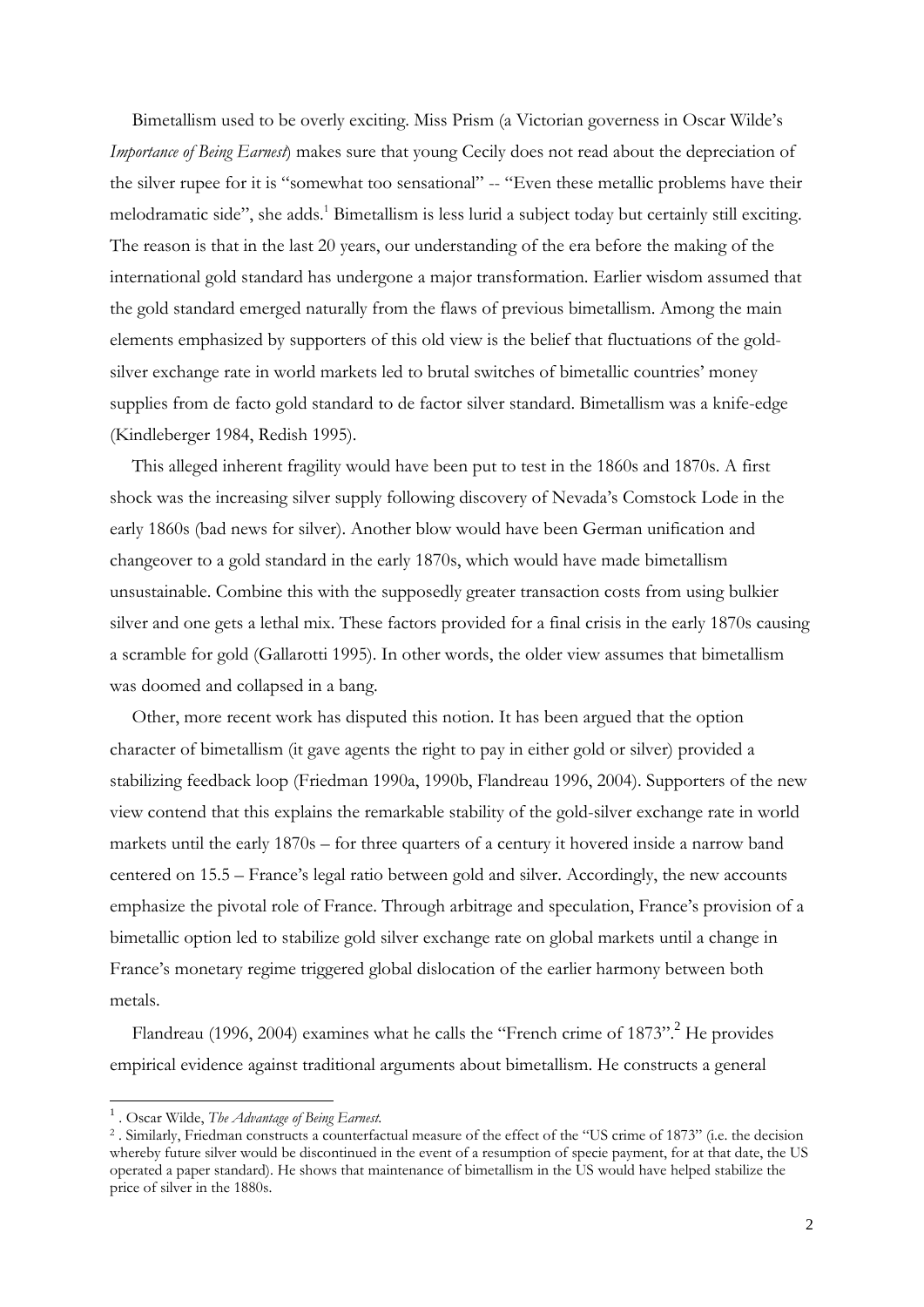equilibrium model of the world economy and shows that, neither rising silver output nor Germany's demonetization of silver were large enough shocks. He also shows that silver was bulkier but the main transaction cost in international shipments was insurance (based on value, not weight). Furthermore, as was the case in silver-based Hamburg where the central bank monopolized silver balances and cleared accounts, institutions were designed to minimize actual specie movements, making both metals close substitutes. Finally, countries' inability to cooperate on protecting bimetallism was what caused the emergence of the gold standard.

Thus, according to the new view, there were plenty of fundamental reasons for bimetallism to be credible – at least until France took the material step of forfeiting the bimetallic option clause, in effect preventing the mechanism on which bimetallism had rested before from being operative. The new view explains the collapse of bimetallism by political factors and makes it a more gradual process than other accounts. It took a political event, the Franco Prussian War, for Germany to acquire the adequate technology to move to gold. It took a political decision, by France, for silver to be demonetized. The War Indemnity inflicted by Germany to France had to be paid in gold currencies (mostly sterling) and was available in London. Germany now had gold for its circulation. Provided France would honor the bimetallic option, Germany could dispose of silver coins at a favorable price. But France retaliated by temporary rationing free silver coinage in the third and last quarter of 1873. This move, by limiting the option payment to silver coins already minted in late 1873, removed the market for demonetized Thalers, hampered German reform and triggered the beginning of a silver confidence crisis. Yet trust in silver was not lost in one day. Rather a fairly protracted process of policy spillover and network externalities led France temporary moves of late 1873 to eventually become permanent in 1876 when any further silver coinage was ruled out (Flandreau 1996, 2004).

One pending issue however is to determine what did the market think and how it did react before, during and after France's policy reversal. It is one thing to show that the French economy could buffer all the monetary shocks that occurred during the 1870s just like it had done earlier. It is another one to show that markets thought that way. In other words, as exchange crises have repeatedly shown, sound fundamentals are not enough to stall a run on a currency. In this article, we address this question using a new intuition. The intuition is that the spread between gold and silver bonds issued by the same political entity is a "pure" measure of the silver risk. As a result, monitoring the silver risk is a way to track the ebb and flow of silver credibility.

Curiously as it is, the Colonial Government of India offers an opportunity to catch global trends. First, India had both sterling and silver-based rupee bonds. Second, unlike many other countries that moved to gold in the early 1870s, India's rupee remained staunchly on the silver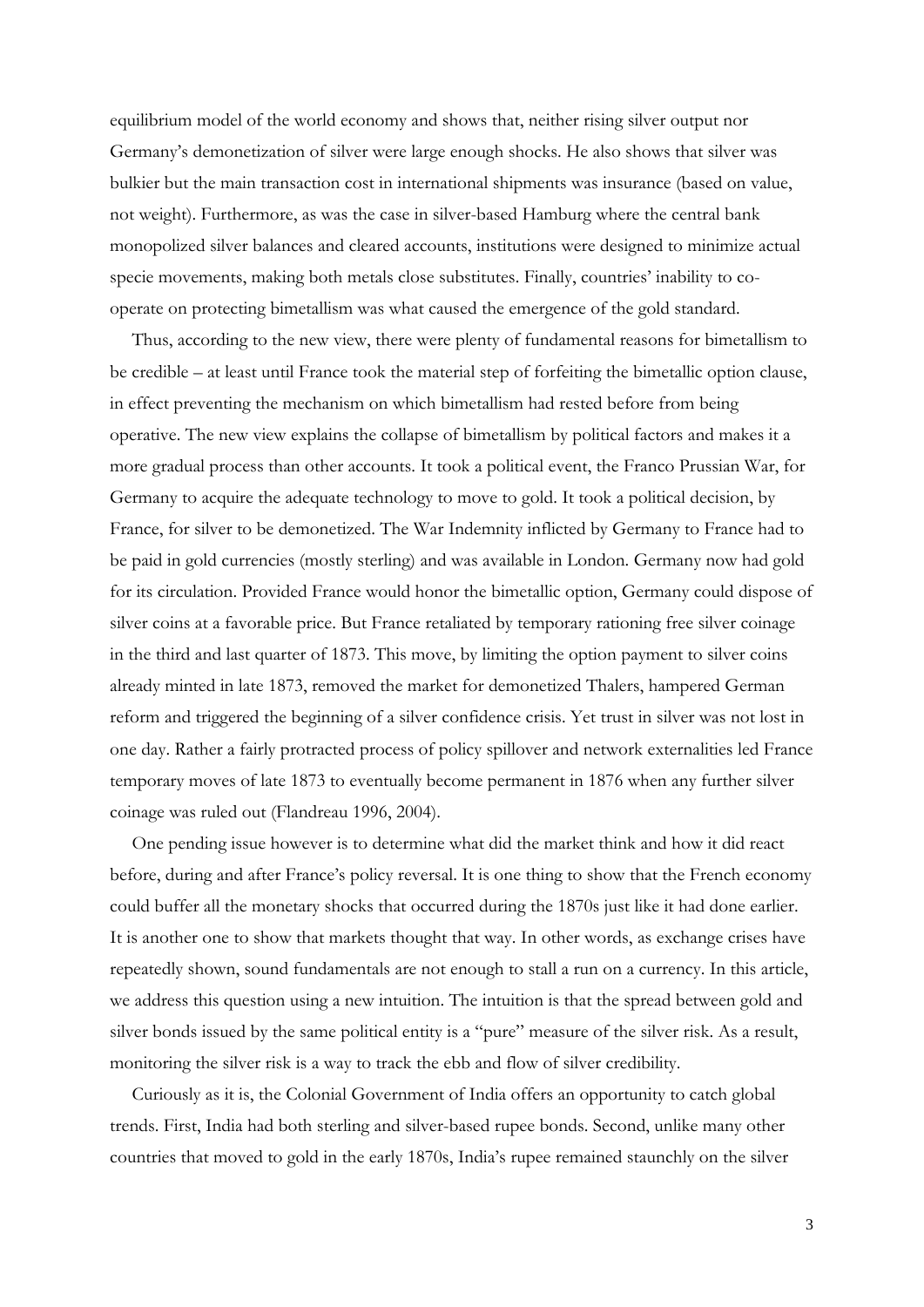standard and maintained the free coinage of silver and silver-convertibility of rupees until 1894 (Keynes 1913). Third, because the bonds had the same guarantees and were issued by the same government, they only differed in one critical respect, namely the silver exchange rate risk. 3 We conclude that any difference between the yield on gold and silver securities ought to be traceable to silver depreciation risk.

With this in mind, this paper looks at the fall of rupee, and tells young Cecily the episode she could not read. Using data on India's bonds, we construct an index of "silver risk" and study its behavior. By tracking its changes, we detect any confidence crisis confronting silver. And by combining this evidence with earlier evidence on the main events that led to the demise of silver, we relate in a meaningful way events and market anticipations. In other words, we provide here a piece of information that has been missing in revisionist accounts and complete the "new view" on bimetallism by adding an expectation dimension to it. In other words we provide a precise answer to the question of determining whether bimetallism was credible "before the fall".

This paper is related to previous work on silver risk and interest rates during the second half of the  $19<sup>th</sup>$  century. Garber (1986) discusses the pricing of the bimetallic option. Calomiris (1992) surveys the effect of "silver risk" in convertibility resumption of the US dollar.<sup>4</sup> Oppers (2000) and Flandreau (2002) study the relation between exchange rates and silver or bimetallic currencies' short-term interest rates. However, no recent work so far has looked at the interest rate differential between India's gold and silver bonds, although this seems to be the best conceivable proxy for long-run expectations in silver prices.<sup>5</sup> Nor are we aware of any paper that has sought to analyze the credibility of bimetallism around the fall. Our focus on long run interest rates spreads before, during, and after the early 1870s when a massive regime change occurred breaks new ground.

At a broader level, this paper is relevant for research on the interest rate implications of regime changes. The relation between the historical decline of former international currencies and international financial stability is attracting renewed interest.<sup>6</sup> Reading current editorials on the imminent collapse of the US dollar as an international currency, one gets a sense that such disaster is bound to occur with a bang. Any notion of a hushed collapse would seem to be an oxymoron. Stories of US' unsustainable current account morphing into a global credibility crisis

<sup>&</sup>lt;sup>3</sup>. See Accominotti et al. (2010) for a discussion of default risk in British colonies.

 <sup>.</sup> An interesting, but less directly relevant contribution is the paper by Bordo et al. (2006) which looks at paper spreads after the end of bimetallism in an attempt to measure the default risk induced by currency depreciation in countries with a large gold debt. Note that our intuition differs from theirs in that we consider in the case of India that elimination of the default risk helps interpret gold-silver spreads as pure exchange risk.

<sup>&</sup>lt;sup>5</sup>. Indeed, in order to measure silver risk, Garber (1986) relies on the spread between silver based Prussia (before 1870) or India (after that) and British consols.

 $6$ . See Eichengreen and Flandreau (2010) for a study of the rise of the US dollar in the 20<sup>th</sup> century.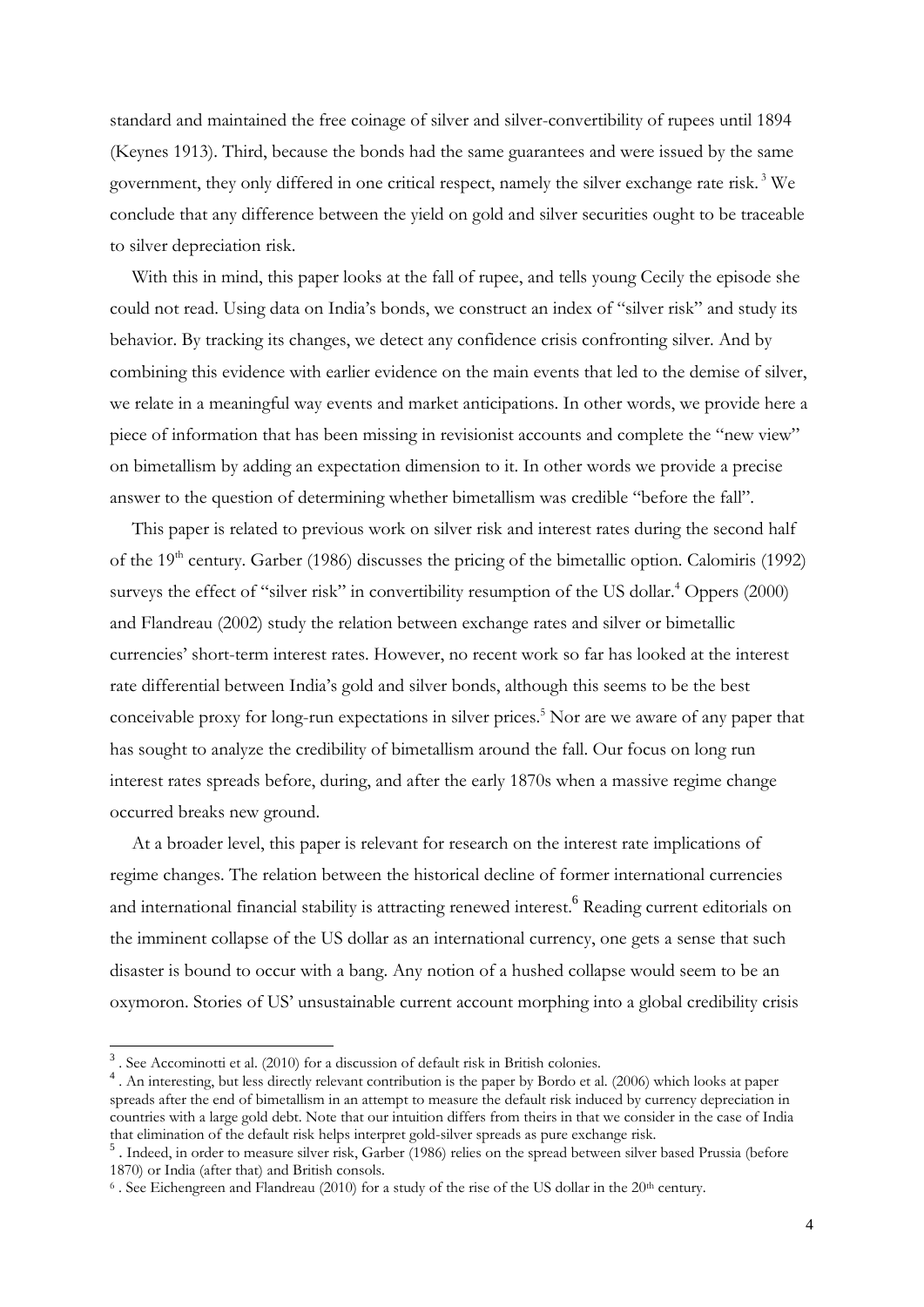dealt with sky-rocketing interest rates have been around for a while. The when and how of the decline of the greenback are unsure. History is a guide but precedents are few. The end of bimetallism, whereby the international role of silver was dismissed, is one.

The balance of the paper is organized as follows. We first organize a summary discussion of the history of bimetallism till the late 1880s (Section I). This horizon of 1890 is imposed by the fact that beyond that date, discussion of the transition of India to some form of the gold standard gained currency, meaning that rupee bonds were no longer a pure measure of silver risk, limiting the value of their use as a way to study the decline of silver. Section II discusses the intuition underlying this paper. It further provides evidence that this intuition was understood by contemporaries: they used rupee and gold bonds to speculate on the gold silver exchange rate. Section III surveys data sources and discusses the construction of rigorous silver risk measures. Section IV reports the results. We show that the French decisions of 1873 and 1874 took markets by surprise. We also find that, rather than destroying the credibility of silver overnight, it opened the door to a gradual process of diminished expectations. We rationalize this in terms of the succession of bad news for silver that started accumulating after that date. We end with conclusions. As we argue, our findings are consistent with the new view that there was a regime change in 1874 from a credible bimetallic regime to an international gold standard with no more role for silver.**Section I. What Cecily could have Read: A Refresher on Bimetallism** 

In 1848, gold placers were discovered in Upper California. In the twenty subsequent years, the Gold Rush revolutionized the international monetary system as outstanding gold holdings trebled. Countries on the gold standard such as Britain were exposed. Some prominent economists such as Michel Chevalier (Cobden's co-architect of the famous 1860 free trade treaty) predicted that gold would collapse dragging gold currencies with it (Chevalier 1859). Some governments made moves to protect their economy against gold inflation. Belgium attempted to demonetize gold coins. By contrast, nations with shaky finances and unsound money, such as Portugal, took advantage of the gold rush to introduce convertibility on the cheap (Reis 1996). In India, where silver fulfilled a social role, fear that gold would displace silver led to the decision to introduce the silver standard in 1853.<sup>7</sup>

But the predicted collapse never occurred. Because bimetallic countries, with France at the center, allowed free coinage of both gold and silver, people started importing surplus gold in French Mints. French demand for coins shifted from silver to gold and while this stabilized the price of gold, it released stocks of silver. Silver in turn found its way in silver standard countries

<sup>7 .</sup> On these events, see Mertens 1944, Yeager 1976, Van der Eng 1999, Flandreau 1996, 2004.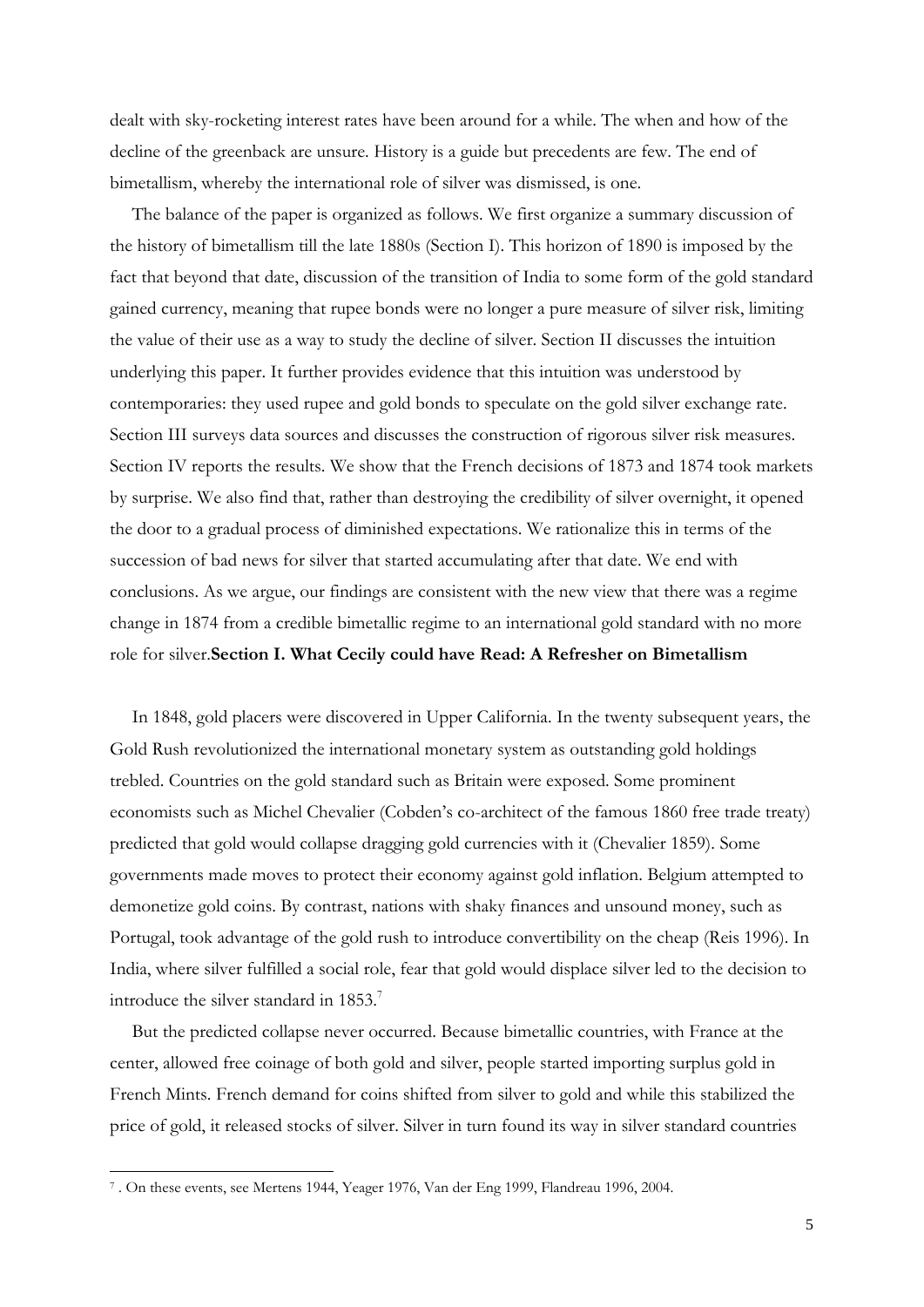whose money supply increased. At the end of the day, all countries' money supplies were increasing including bimetallic ones, which in the course of the process, became more gold intensive, in effect trading part of their silver for gold (Flandreau 1996).

In the early 1860s, this process of "bimetallic" arbitrage" started creating problems. In regions that were most exposed to international trade and financial flows such as Brussels or Paris, silver coins became scarce. And since silver formed the bulk of subsidiary coinage, problems were encountered in paying wages or performing other important daily transactions. Governments of bimetallic countries reacted by debasing petty silver coins so as to protect them from international arbitrage. However, the decisions having been taken in an uncoordinated way by Belgium, France and Switzerland, further problems were encountered as people who had been used to accept foreign coins in payment because they were identical to domestic ones, started discriminating, creating further disruption. The policy response was the creation of a Monetary Treaty between Belgium, France, Italy and Switzerland and the adoption of a common standard for subsidiary coins throughout what came to be known as the "Latin Union" (Einaudi 2001)

The success encountered by this (admittedly, limited) attempt at international monetary cooperation created an appetite for more "international action" (Willis 1901). In 1867 during the International Exhibition in Paris a world conference considered the possibility of a global monetary standard (Kindleberger 1989, Einaudi 2001). With gold pouring all over the world, and so many important trading powers having most or all of their circulation made of gold, gold was a natural. The conference voted for the 25 franc gold coin becoming the world monetary standard. Conveniently, this coin was worth about one British "sovereign" (i.e. one pound). Several countries however – most prominently Prussia and a number of German states – were silver based and warned of their inability to move on to gold. Even in bimetallic countries, there were concerns regarding how to get rid of outstanding silver coins. Elites and policy makers realized that, as far as exchange rate stability and global integration were concerned, the bimetallic regime had served the global economy quite well. Despite efforts in many countries (Jevons tried to persuade British authorities to operate a complete re-coinage of the British stock of sovereigns so that the pound sterling would be worth *exactly* 25 francs) grand schemes were eventually shelved and calls for global peace through commerce and monetary integration eventually gave way to war between France and Germany (Flandreau 2004).

War provided the impetus for the international regime change. With the indemnity imposed to France and which was to be paid in sterling bills, Germany had now the mean to secure gold from London. In 1873 it started swapping silver coins for gold in the London market, hoping that France would be the willing counterpart to these operations. But France, despite three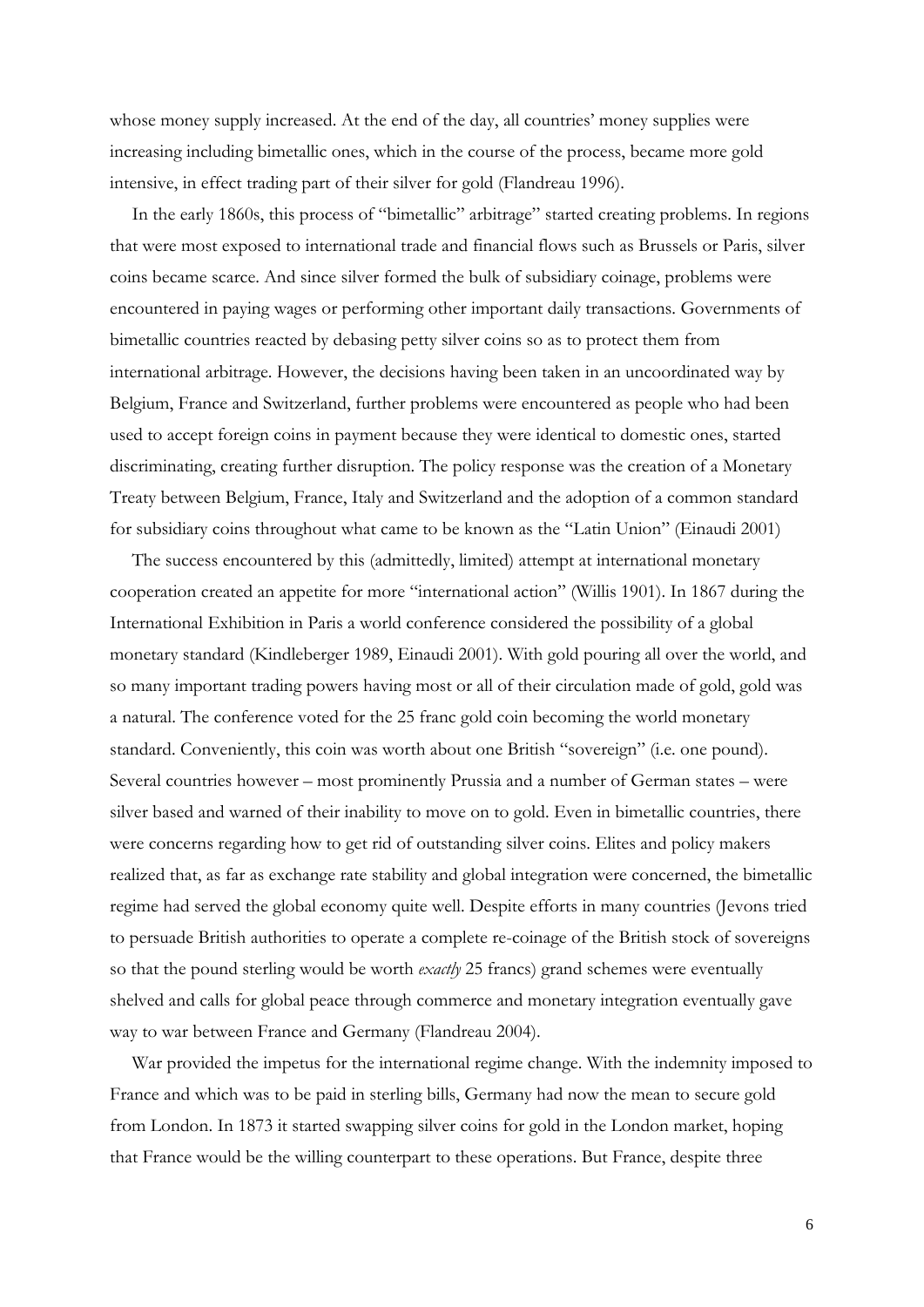quarters of a century of acting as the global arbitrageur of last resort, decided it would not help Germany with this one. On September 6, 1873 French Mints were instructed to limit silver coinage to a daily maximum of 280,000 francs  $(11,200 \text{ f}, 57,000 \text{ USD})$ . This maximum was further reduced to 150,000 francs  $(6,000 \text{ f}, 30,000 \text{ USD})$  on November 19, 1873. Similar moves were made in Belgium.

Initially, French authorities emphasized that the rationing of silver coinage was not a statement about the bimetallic option. They were aiming, they said, at preventing Germany from abusing France again (Flandreau 1996). This theme was endlessly repeated between 1873 and 1876. The handwritten instructions given by the Minister of Finance, Magne, to the French government delegation at the Latin Union Conference in January 1874 provide one example:

"The metal silver, under the influence of a possible demonetization by North Germany, has undergone a depreciation over the past several months which is making it flow towards the minting houses of the four Union countries in abnormal quantities. This fact in itself being cause for attention, the Belgian and French governments, spontaneously and without prior understanding, limited the making of coins in their minting houses. It is a purely prudential measure which in no way prefigures a change in the monetary system itself. Its purpose, on the contrary, is to protect it from the consequences of an incidental circumstance and keep it intact in its normal form".<sup>8</sup>

The emphasis on the need to protect bimetallism was not merely semantics. In fact "wait and see" was the name of the game for France's policy makers between 1873 and 1876 (Flandreau 2004). An important aspect of the evolution that took place was that, despite descriptions suggesting there was a "scramble" to gold (e.g. Gallarotti 1995) the process whereby silver gave way and gold emerged as the dominant international standard was a gradual and fairly protracted one, that followed slowly if perhaps inexorably from France's initial moves (Flandreau 2004, p. 199-209).

France's decision to provide silver coinage with daily limits created bottlenecks in the production of silver coins. At the same time, that coinage was still possible acted as a parachute either directly, since it provided a demand for silver, or indirectly, since it signaled that bimetallism might not be doomed. In fact contemporaries with a memory could see the current moves as a replica of earlier behavior that had not led to the dismissal of bimetallism. In the past, countries had typically reacted to supply shocks of one metal by transitorily discontinuing coinage. For instance, the gold discoveries of the late 1840s and early 1850s had led to policy responses in Belgium or Switzerland with countries discontinuing gold coinage as a way to

<sup>8 .</sup> Paris Mint Archive, Quoted by Flandreau (2004), p. 199.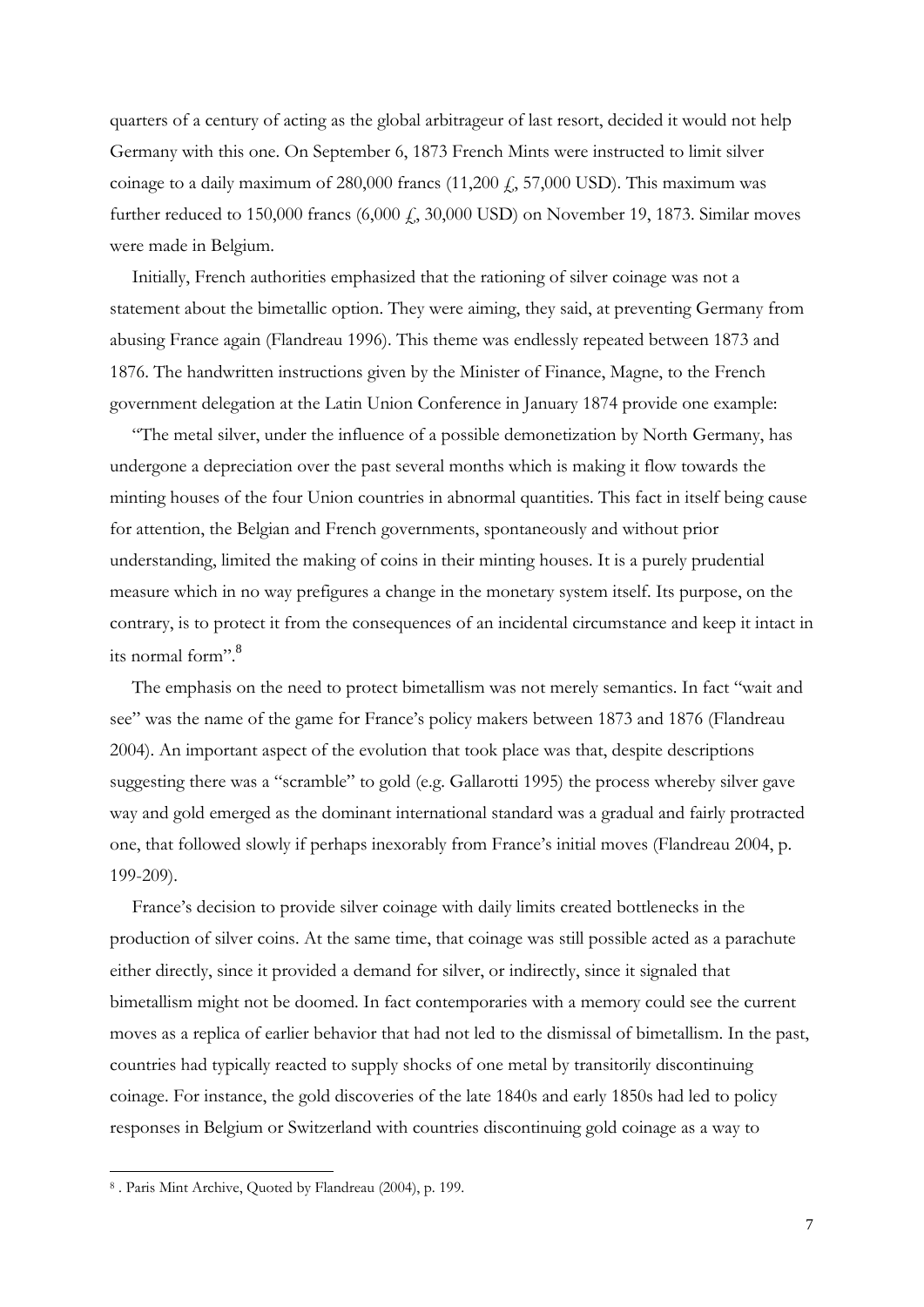prevent "invasion" of their domestic circulation. Therefore, contemporary observers of the decisions to limit silver coinage in the wake of Germany's sales may not have panicked. However, uncertainties on the future of silver led agents in France to seek to get rid of their silver coins (especially foreign ones). These coins were brought to the Bank of France at an increasing rate. Should silver be eventually demonetized, the Bank, not the public would bear the loss.

One additional complication of the 1870s was the collective action problem created by the existence of the Latin Union (Flandreau 2004). International treaties forced member states' treasuries to accept one another coins at face value. But at the same time free coinage of silver was suspended, the prerogative to mint silver was transferred to governments and became a source of seigniorage. A free riding problem emerged. At the beginning of the 1874 Latin Union conference, Italian delegates stridently proclaimed they had no desire to rein in silver minting. However, the Bank of France managed to impose a quota to all member states by threatening to refuse foreign coins (as a private agent, it was not bound by treaties that committed public treasuries).

The Bank of France started lobbying French politicians for tighter checks on silver coinage. Annual limits were superimposed to daily maximums and French Mints were eventually closed to arbitrage through adoption of the Law of August 5, 1876 which put a halt to all fresh minting of silver in France. In the same year, France managed to impose the ban on silver coinage to the Latin Union at large. Existing silver coins were still legal tender in France, so that French policy makers could repeatedly emphasize that bimetallism was still "in principle" France's monetary system. But this neutered bimetallism could no longer have any effect on the global price of silver (Flandreau 2004). As a consequence expectations of an eventual return to the former system, which still had supporters, remained.

The experience of France and the Latin Union suggests portraying the collapse of bimetallism as a slow motion accident. Supporting this interpretation, moves tended to be gradual rather than radical and it is only in retrospect that they turned out to be unidirectional. Holland for instance, did not authorize gold coinage after it suspended silver coinage in 1873 – as investors and governments monitored the monetary confrontation between France and Germany. As a result it found itself on an inconvertible standard that was neither gold nor silver (Mertens 1944, p. 279) leaving open until 1875 the possibility to eventually revert to silver. Likewise, the United States had committed the "Crime of 1873" by deciding that convertibility would eventually resume on a gold basis but as Friedman (1990a and b) has emphasized, this decision went for a long time unnoticed because the United States were on an inconvertible paper anyway. Countries made somewhat uncharacteristic moves, which ended up being permanent, reinforcing each other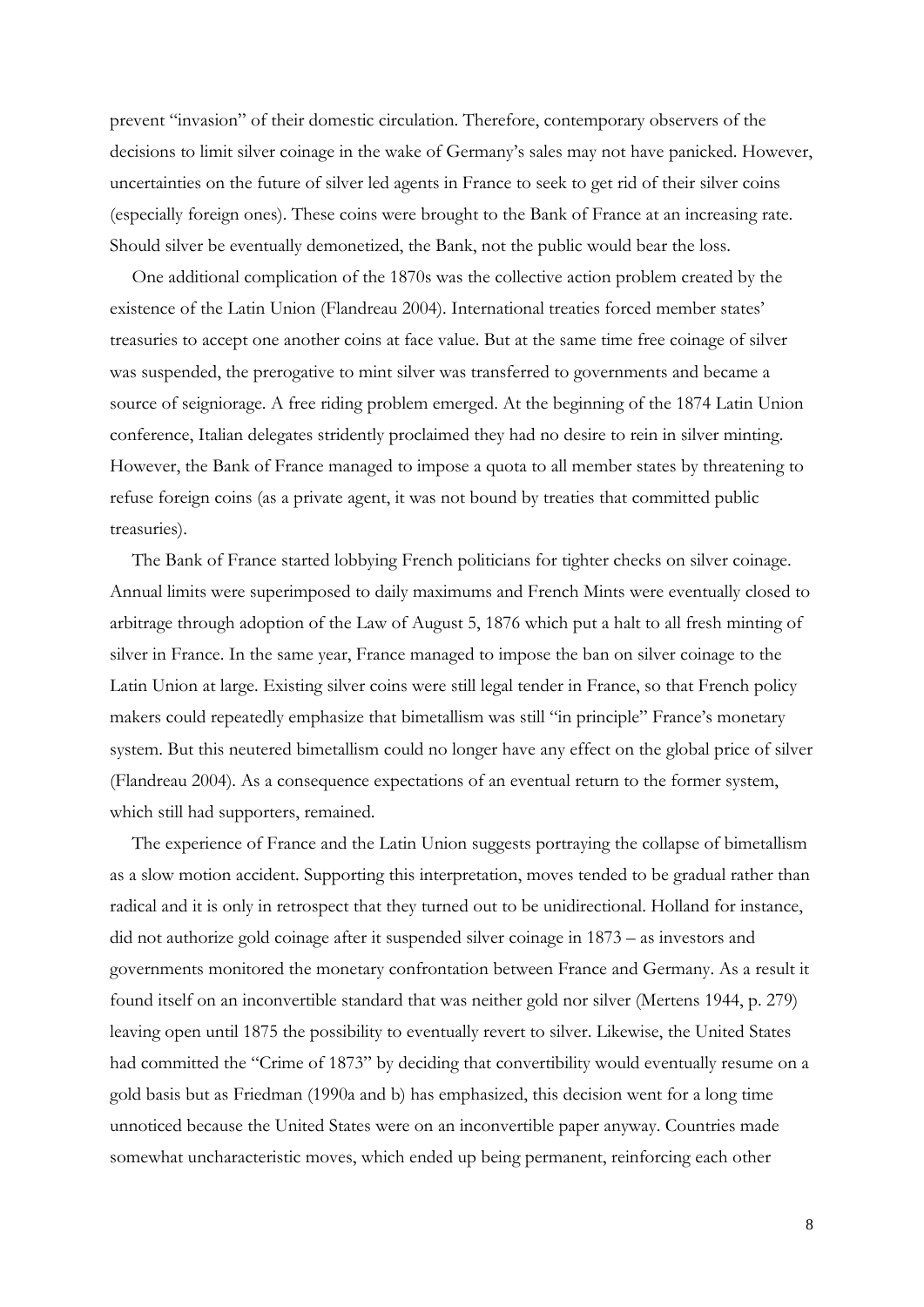through spillovers. From the late 1870s onwards, bimetallic campaigns were waged, starting with the International Monetary Conferences of 1878 and 1881. This may have persuaded speculators that silver still had slim chances to come back, slowing its fall. However, as one campaign failed after the other, and as silver output increased, the outlook for silver became more depressing every year (Russell 1898).<sup>9</sup>

It is in this background that the melodramatic history of the rupee Miss Prim did not want Cecily to study started. The Indian currency, squarely on a silver standard since the 1850s and as a result of France's agency, enjoying stable exchange rates against the pound was the one important currency that abstained from this slow run. No consideration whatsoever was given during the 1870s to change onto gold.<sup>10</sup> Large hoards of silver coins were held throughout India. Contemporaries pointed to the importance of silver plate in local economies. Hoarding was said to be pervasive and there were fears of uprising in the case silver demonetization would be considered. The Sepoy Mutiny of 1857 was still a vivid memory. It had led to the Indian office increasing its hold on the most precious colony and bureaucrats were predominantly concerned with social peace (Leavens 1939).

One policy option– that would eventually be chosen was to keep silver in circulation while implementing a scheme to peg the value of Indian silver in a gold exchange standard fashion. But this would require large reserves and the British Parliament was always reluctant to provide resources for the Empire. The chosen policy was to fund colonies with their own resources. In the end, bankers could help manage the floating silver exchange rate by selling foreign exchange insurance to merchants. India thus remained on silver. As has been noted by many previous authors (Soetbeer 1889, Fisher 1907, Keynes 1913), with silver coinage remaining free in India, the rupee depreciated alongside with silver.<sup>11</sup> The persistent, "melodramatic" as Oscar Wilde had it, depreciation of the rupee was observed but not addressed for an extensive period of time, and authorities seemed perfectly happy with the situation. It was not until 1893, when a commission started pushing the matter towards a resolution that serious considerations were given to the change of standard in India.12 This was in part motivated by rising silver agitation associated with the Sherman Silver Purchase Act in the US in 1890, which caused speculation in markets and generated much volatility in the silver exchange rate, reverberating on the rupee, creating

<sup>9 .</sup> It was only in the late 1880s and 1890s that the Sherman Act and Bryant campaign gave silver some shine.

<sup>&</sup>lt;sup>10</sup> . Silver was also largely used in other areas in Asia such as China, and they did not join in the move to gold. 11 . Note that the way Mertens organized the data adds discrepancies. Silver is an average of annual maxima and

minima, while rupee is an annual series without further indication.<br><sup>12</sup> . Delaying tactics were used. Between 1873 and 1893, the matter was studied by two subsequent commissions. They postponed resolution of the problem until a third Select Committee on the Depreciation of Silver, 1876; Royal Commission Appointed to Inquire into the Recent Changes in the Relative Value of the Precious Metals, 1888, Indian Currency Committee, 1893,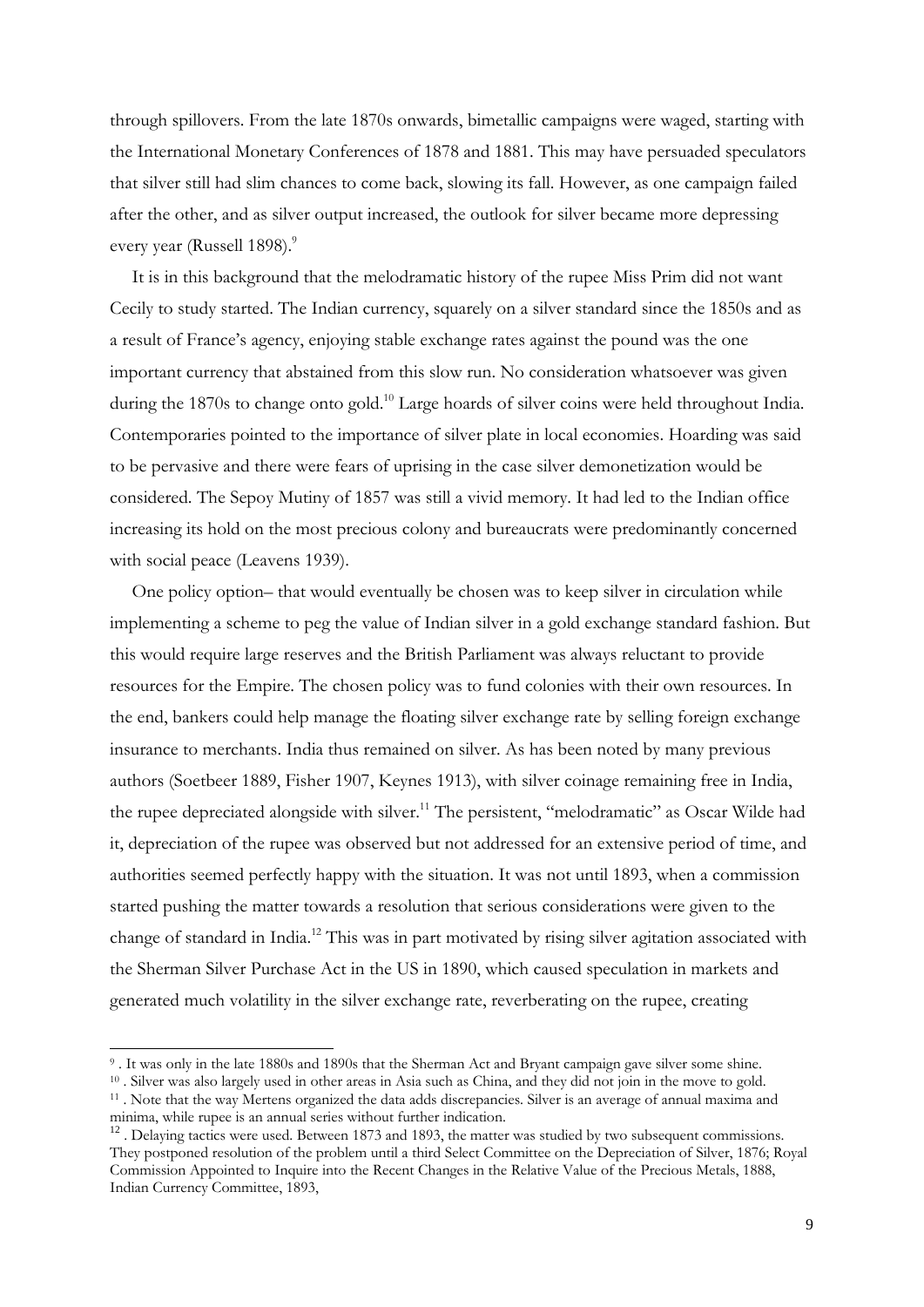concerns. In 1893, the Indian Currency Act decided that free coinage of rupees be discontinued. At that point, free gold coinage was not yet introduced and a mechanism to peg the rupee onto gold was still to be found. In practice the transition of the rupee to a gold exchange standard was still a remote prospect. But the link with silver had been abolished. From that point on, silver and the rupee which had moved in tandem until the early 1890s went different ways, with the result that while silver continued its downward fall, the rupee subsided.

 On February 14, 1895 Oscar Wilde's *Importance of being Earnest* premiered at the Saint James Theatre, London, featuring a malicious Miss Prim who did not want Cecily to read about the vicissitudes of the rupee, which were by then history. Figure 1, using data from Mertens (1944) for the period 1860-1900 helps summarizing the melodrama that had taken place. While movements of the rupee against sterling had closely mirrored movements of silver against gold, until 1890, the two series parted in the early 1890s as authorities put increasing restrictions on arbitrage and eventually destroyed the link that had existed so far between rupees and silver. This figure is suggestive of the whole intuition in this paper. It suggests that useful inference can be made about the gold-silver exchange rate by looking at the behavior of rupee and sterling bonds.

#### **Section II. Silver Bets in Theory**

## *A. Silver Bets in Theory*

Consider the following decomposition of the yield of a sterling and a rupee denominated bonds respectively denoted by  $i_f$  and  $i_R$ . They can be respectively expressed as the sum of the risk free rate (the rate of UK consols), plus a political (colonial risk) premium, plus a liquidity premium. Rupee bonds also incorporate an exchange risk premium compared to sterling. Recent research suggests that since India was part of the British Empire, the default risk on such securities was very limited or nil.<sup>13</sup> Whatever our take on this is, however, we can safely assume that the respective political risks on silver and gold bonds (to the extent there was any) were identical. The liquidity premium by contrast need not be identical and below we dig deeper into this matter. Both silver and gold securities were listed in London and we suspect, Indian markets such as Calcutta's. However, gold bonds were typically issued in London and were said to be predominantly for British investors. Silver bonds by contrast were issued in India and targeted India's residents (European residents and Indian elites). It can be therefore that liquidity differed within the same market.

Calling i the risk free rate on consols,  $\pi_0$  the political premium,  $\pi_1$  and  $\pi_{IR}$  the liquidity premia on sterling and rupee bonds respectively and  $\pi_E$  the exchange premium we can write:

<sup>&</sup>lt;sup>13</sup>. See Accominotti, Flandreau and Rezzik (2010) for a discussion.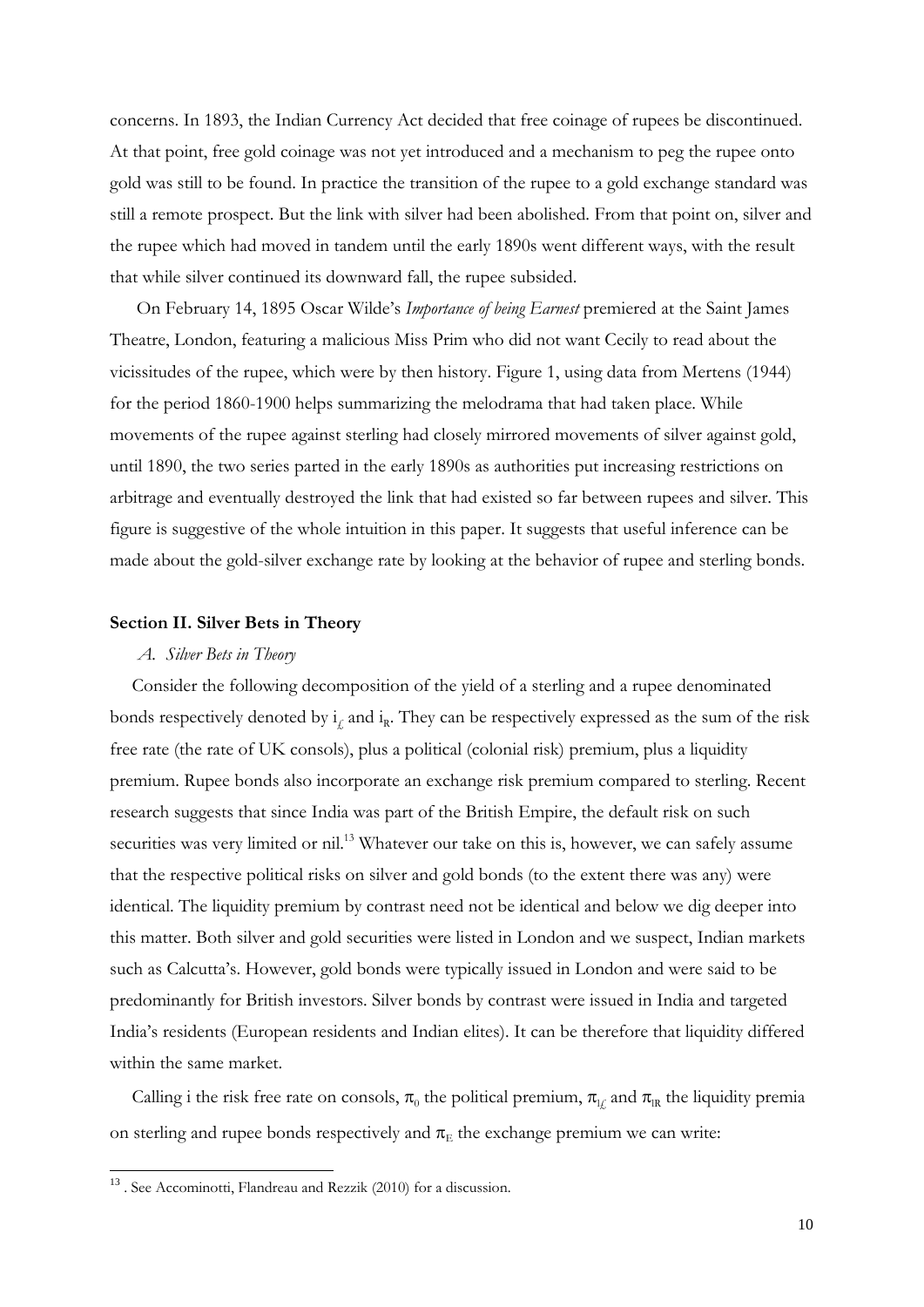$$
\mathbf{i}_{\mathcal{L}} = \mathbf{i} + \boldsymbol{\pi}_0 + \boldsymbol{\pi}_{\mathbf{l}\mathcal{L}} \tag{1}
$$

$$
\dot{i}_{\rm R} = \dot{i} + \pi_{0} + \pi_{\rm IR} + \pi_{\rm E} \tag{2}
$$

As a result the spread between the yield of the rupee and sterling bonds can be written by differencing the two equations or:

$$
\mathbf{i}_{\mathrm{R}} - \mathbf{i}_{\mathrm{L}} = \pi_{\mathrm{E}} + \pi_{\mathrm{IR}} - \pi_{\mathrm{L}} \tag{3}
$$

And thus provided that the liquidity premia on the two types of securities are not too different or are constant, the spread between rupee and sterling yields should track the silver risk. Now, as we discuss in greater detail in a later section, this measure of exchange rate risk is really a weighted average of expectations regarding future parities. This, we believe, is one of its main tractions. Namely, it enables us to focus not on passing fluctuations in the market regarding the future of silver, but on some deep-seated expected future trends. It is therefore the ideal tool to discuss the credibility of bimetallism and the scope for a possible silver confidence crisis, before the fall<sup>14</sup>. Moreover, in contrast to the dismal record of uncovered interest parity for short-term horizons, results have been much more encouraging for longer term bonds (See Mussa 1979, and Froot and Thaler 1990 for early insights, Chinn and Meredith 2005, Alexiusy and Sellinz 2006 for recent results and discussions).

#### *B. Liquidity Risk vs. Silver Risk*

-

We assumed earlier that liquidity premia for both rupee and sterling debts were similar so that the spreads can be entirely traced to exchange risk. While we cannot think of a reasonable way to measure liquidity risks given available information, a word of caution regarding the effect that this may have on our results is in order before we proceed. A number of features facilitated international arbitrage between gold and silver securities. First, there was cross listing of gold and silver Indian securities. Second, the Bank of England also stood willing to pay the coupon on the various bonds at no charge in either Calcutta or London thus facilitating arbitrage operations (for silver securities this benefit was captured by the process of "enfacing" the securities, that is to say, make the interest payable at the Bank of England).

One way to get a sense of liquidity problem is to provide statistical measures of the amount of India's silver debt held in London (Figure 2). As seen, less than one quarter of rupee debt was held there. Moreover, owing to the enfacing procedure, part of these holdings may have been for

<sup>&</sup>lt;sup>14</sup>. This approach is in fact almost similar to the one used by Mitchener and Weidenmier (2009) to analyze the credibility of hard pegs during the gold standard.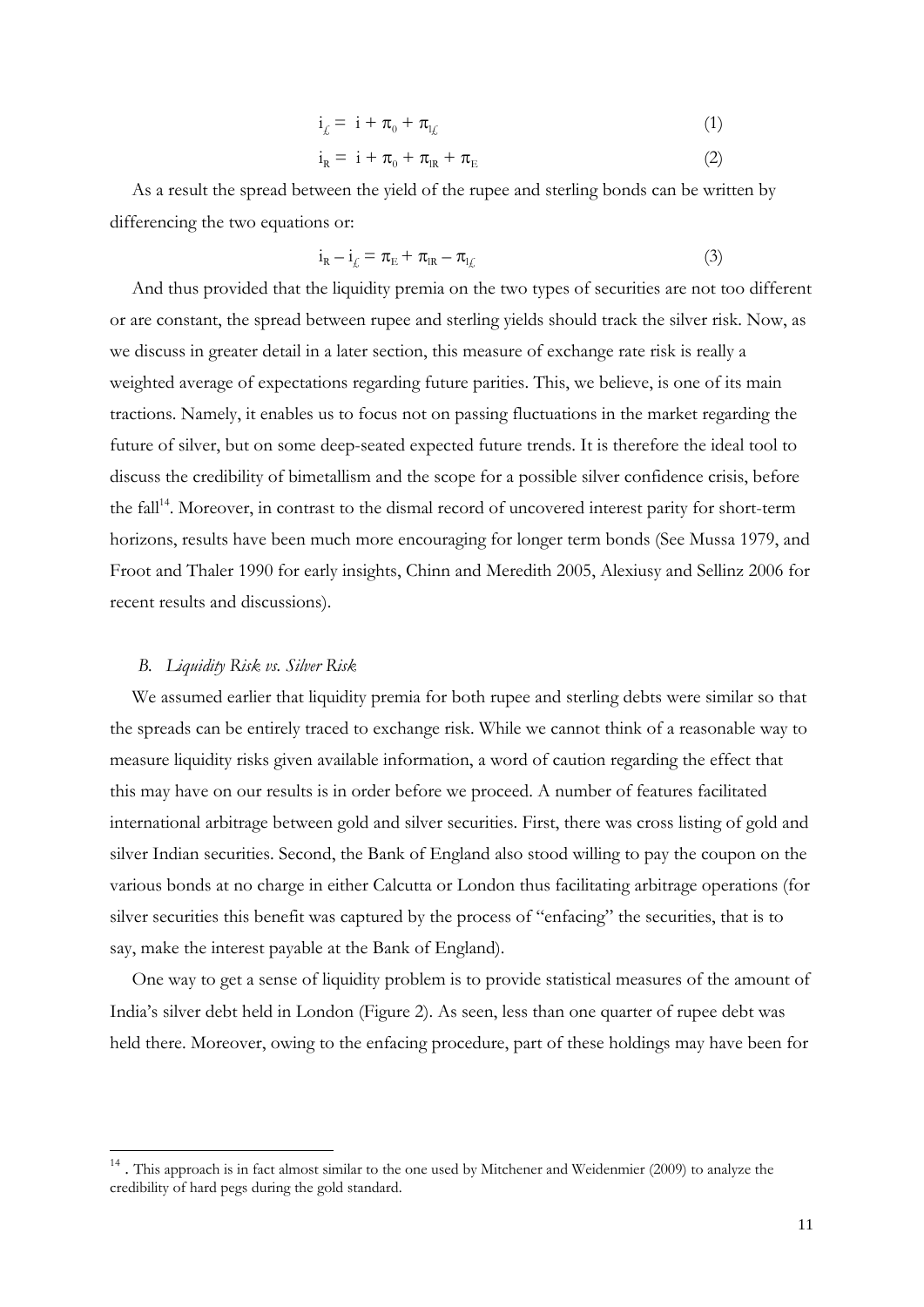the benefit of European residents of India rather than evidence of diversification.<sup>15</sup> It was also said that the Calcutta market structurally lacked liquid resources and had to rely on London when new issues occurred.16

Of course arbitragers in London ought to have taken advantage of this (Haupt 1890). But in the 1860s, it took about two weeks for news in London to reach the Indian market (Flandreau 2004). Contemporaries noted that short-term interest rates were always higher in Calcutta than in London.<sup>17</sup> This could not be entirely explained by exchange risk since the effect would subside even after the stabilization of the rupee on a gold basis (Keynes 1913). In summary, the depth of Indian capital markets was less than that prevailing at the financial center of the universe and at the same time information on Calcutta in London was not perfect. This may have penalized silver denominated securities. It is a well established result that in such situation, returns across markets can exhibit persistent differences owing to the existence of informational frictions (see Okawa and van Wincoop for a recent dicussion and elegant model generating this kind of effect). In sum, because London was a gold based market, investors might have required (apart from exchange risk) a compensation for holding a foreign currency such as rupee bonds.<sup>18</sup> In other words:

$$
\pi_{\rm IR} \ge \pi_{\rm I_{\rm L}} \tag{4}
$$

So that:

-

$$
i_{R} - i_{\mathcal{L}} \geq \pi_{E} \tag{5}
$$

In conclusion, we believe that our measure of the silver risk provides an upper bound to the silver risk. But while we cannot entirely discount the possibility of rupee investment to be less liquid in London, we find no compelling reason why this should change substantially over short periods of time.

<sup>&</sup>lt;sup>15</sup>. The Economist Dec 13, 1884 gives the following breakdown for the rupee debt in 1883 (November 30<sup>th</sup> 1884, p. 1508): Indian holders in India: 23.5%; European holders in India 54%; "Enfaced in London" 22.5%; We see that the estimate for the amount enfaced in London closely matches the one in Figure 2.

<sup>&</sup>lt;sup>16</sup>. According to Westland, Auditor-General to the Indian Government, quoted by The Economist (Dec 13, 1884, p. 1508): "The borrowing operations of the government of India always exhaust […] the whole of the resources in the money market of India. To raise a loan of two and a half crores of rupees, it is necessary to begin by giving several months notice of the intended issue of the new loan. Then when the loan is offered, the Government has to wait a month for the receipt of tenders, so as to enable several of the principal tenderers to communicate with Europe, and make arrangements for meeting the call; and after that, it takes about three months to get in the money, since to call it in more rapidly would strain the resources of the market, and force up the [short term] interest rate to a high  $\frac{1}{17}$  point".

<sup>&</sup>lt;sup>7</sup>. Westland, quoted by The Economist, (Dec 13, 1884), Haupt (1890); See Flandreau and Jobst (2009) for a systematic discussion of this phenomenon. For a discussion of liquidity premia on colonial securities, see Accominotti et al. (2011).

<sup>18 .</sup> See Flandreau and Sussman (2005) for a discussion and measurement of this phenomenon in history. They argue that in international capital markets, securities denominated in foreign currencies were penalized, other things being equal, compared to securities denominated in domestic currencies.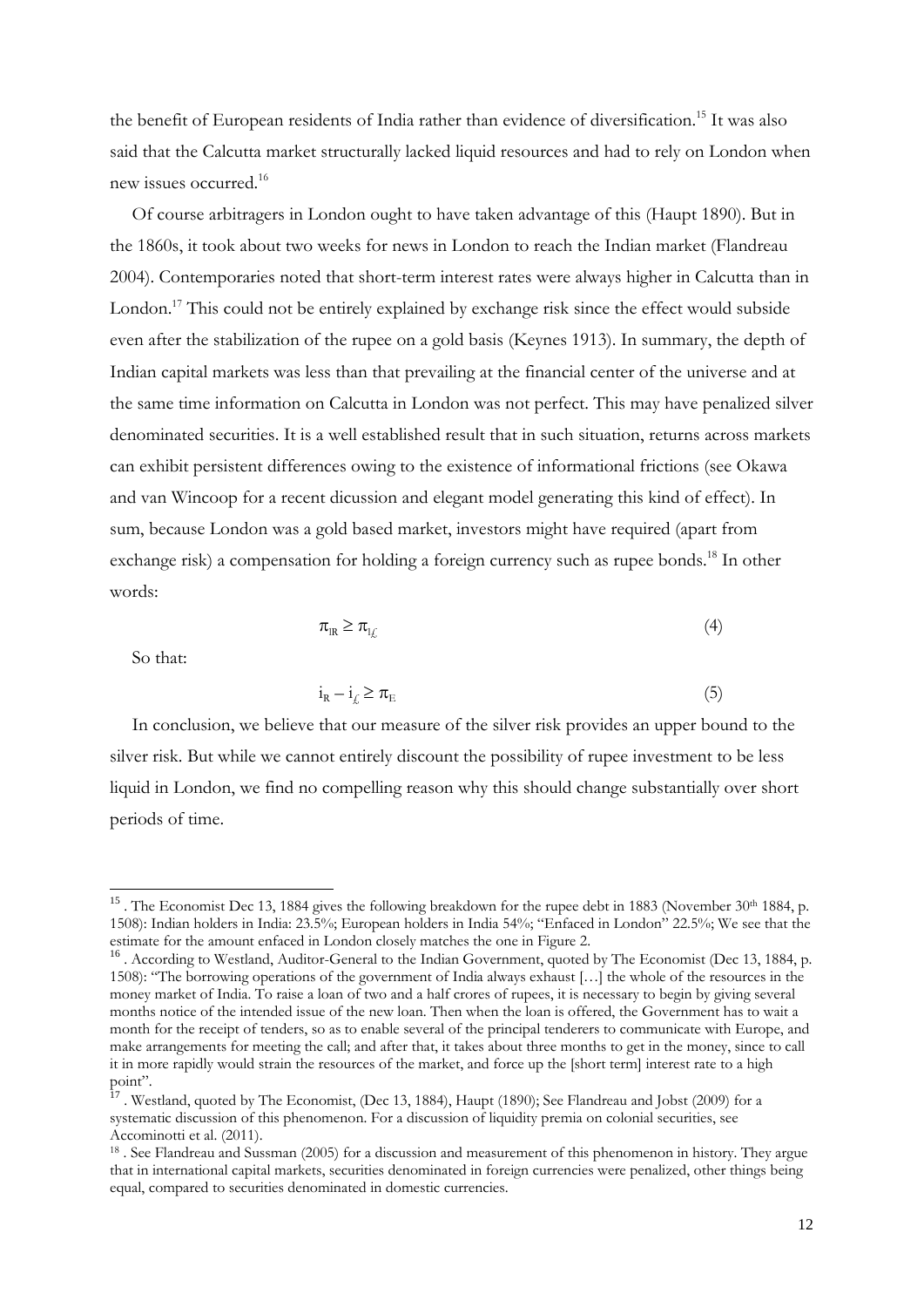#### **Section III. Silver Bets in History**

In the course of our investigation, we came across abundant proof that contemporaries did reason within the framework we discussed above and speculated on silver bonds and the goldsilver exchange rate. These references to contemporary debates are useful in reminding us contemporary investors (not just later economists like us) reasoned in terms similar to the one we adopt here and looked at the sterling-rupee spread in relation to the gold-silver exchange rate. This suggests agents had the required sophistication for our index of silver risk to be a reasonable tool.

### *A. Policy Makers: Indian Finance and British Authorities*

The choice between gold and silver is an issue for borrowers, just like it is one for investors. We found evidence of Indian authorities discussing the merits of sterling vs. rupee borrowing in relation to exchange rates. In 1884, the Select Committee on Indian Railways produced a "Blue-Book" which asked whether the Indian Government ought to fund itself through sterling loans in London or rupee loans in Calcutta. Against the borrowing in India stood the higher interest rates (higher rupee yields spreads) but they were compensated by the prospect of rupee depreciation.<sup>19</sup> The Blue-Book contained computations by one Jason Westland who suggested, based on previous experience, that sterling borrowing might be advisable.

The Economist criticized the estimate and countered that "sterling borrowing is a speculation by the Indian Government upon the future price of silver […] and for such a speculation the present time is peculiarly inopportune". The reason, according to The Economist, was looming silver legislation in the US and possible policy moves by continental Europe's Latin Union. If such moves were carried through, the journal reasoned, the price of silver would rise and the *ex post* rate of return for rupee loans would be higher. This would be good for investors but bad for the colonial government. The resulting uncertainty urged to adopt a "waiting policy".<sup>20</sup> This discussion is interesting because it shows that investors must have factored in policy moves.

One element that appears to have constrained authorities' ability to arbitrage between gold and silver debts was the concern over mismatch problems. One goal of British financial policy in the Empire was to achieve fiscal self-sufficiency of the colonies and this stood in the way of liability diversification. As noted by The Economist gold borrowing was an uncovered speculation. In case of rupee depreciation over and beyond expectations, extra funding would have to be raised. But new taxes risked destabilizing India. The alternative would be a British bail

<sup>&</sup>lt;sup>19</sup>. It was also said that there was a "political advantage" in committing local Indian resources to financing Indian securities.

<sup>&</sup>lt;sup>20</sup>. The Economist, Dec 13, 1884, p. 1509.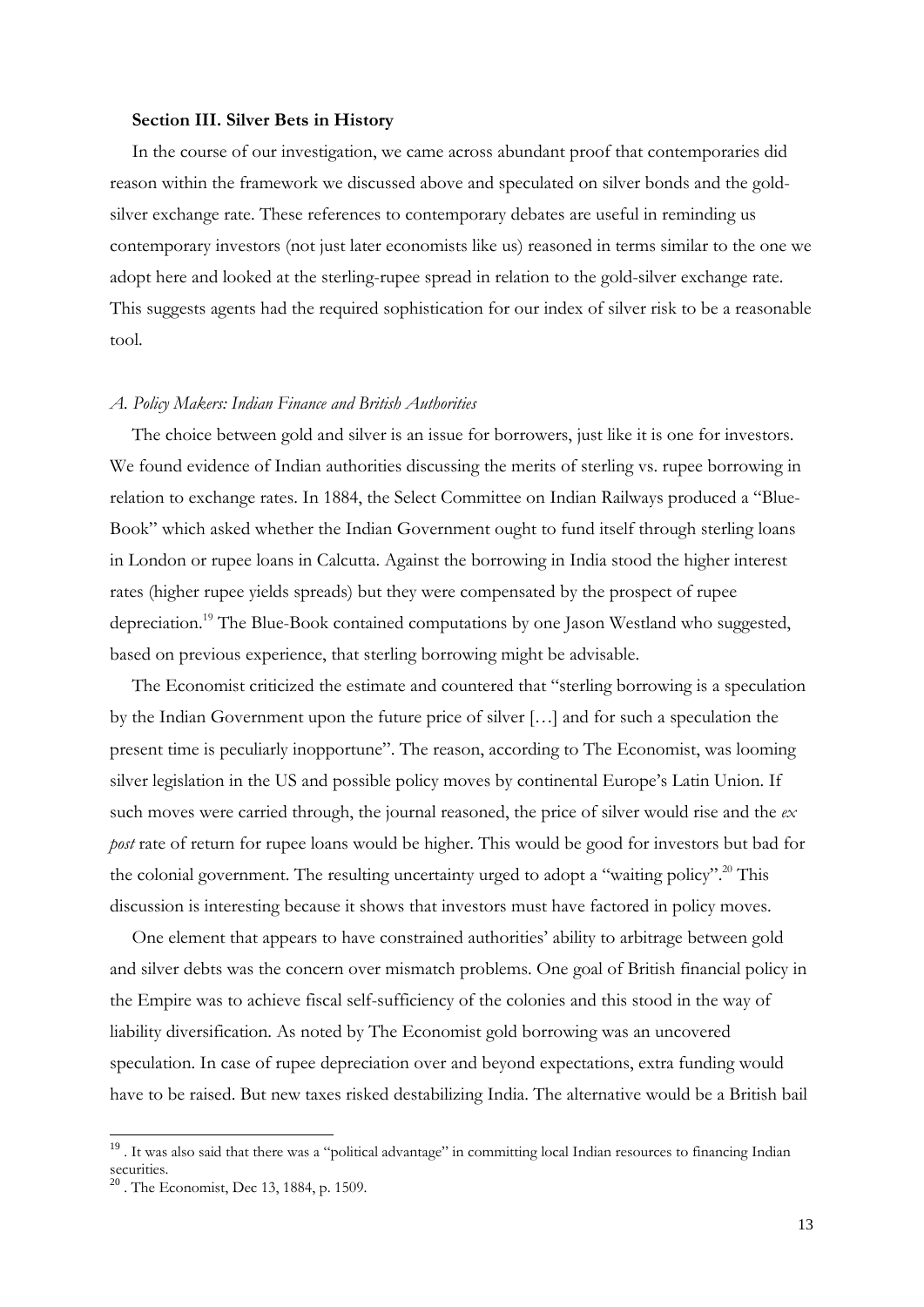out of the colonial government.<sup>21</sup> Another constraint that weighed upon India's financial policy was that Britain wanted to encourage local investment in local debt and infrastructure -- a device to commit Indian elites and wealth owners to support British rule. This tilted the balance in favor of rupee borrowing.<sup>22</sup> These discussions, while they reveal constrains over the extent to which borrowers could speculate, show that contemporaries understood the issues. This suggests that when gold and silver bonds coexisted, market could price them.

### *B. Foreign Exchange Dealers: The Case of Ottomar Haupt*

-

In 1890, financial economist, wealthy foreign exchange trader and bimetallist Ottomar Haupt published a small pamphlet that argued something was wrong with the way India's rupee securities were priced (Haupt 1890).<sup>23</sup> India's default risk was close to zero since Britain stood behind Indian debts. Evidence of this could be found in India's sterling bonds traded near British consols.24 The remaining risk had to be an exchange risk. On this account, the adoption by US Congress of the Silver-Bill (or Sherman Act) in July 1890, which ordained large annual silver purchases by the US Federal government, implied the price of silver and thus rupees debts was to rise. Haupt viewed the Sherman Act's ability to reverse existing trends as very credible and as a result, he claimed that the yield on India's rupee bonds ought to be going below that on India's sterling bonds (there should be a negative silver spread because silver would experience a permanent rise with respect to gold). But while rupee yields were lowered they remained *above* sterling yields.

Haupt (1890) claimed that this called for profitable arbitrage.<sup>25</sup> He could think of only two reasons which were both related to possible market failure.<sup>26</sup> First, information imperfections:

<sup>&</sup>lt;sup>21</sup> . This problem of an "Indian mismatch" would become a recurrent topic of parliamentary discussion. In 1894, as the rupee was being stabilized onto sterling, one British MP referred to this as a relief because "India" had been until then a "mortgaged farm, and mortgaged unhappily in gold". Other MPs had different views *House of Commons Deb 16 August 1894 vol 28 cc1271-350.* Bailout expectations have been shown to be integrated in the pricing of securities at the time (Bernal et al, 2010). In our case a bailout expectation would in fact be linked directly to the likelihood of silver depreciation: that is a higher spread between silver and gold yields.

<sup>&</sup>lt;sup>22</sup>. "By borrowing in sterling we throw on the government, that is on the people of India, the risk of loss through a fall in exchange. By borrowing in rupees they have, it is true, to pay a higher rate, but the risk of further loss falls on the holder of the loan. It is moreover politically an advantage to have local capital invested in the new works, which cannot take place if the loans are entirely brought out in England". The Economist, Dec 13, 1884, p. 1508. <sup>23</sup> . Haupt began his career as a foreign exchange dealer for the Banque des Pays-Bas in Antwerp when the French

government inspired the merger of this bank with the Banque de Paris to create the Banque de Paris et des Pays-Bas, from its inception a leading investment bank benefiting from government support. When the merger occurred, Haupt took over Banque de Paris et des Pays-Bas foreign exchange operations that were required by the payment of the indemnity and later became a director of the bank. He was also a fervent bimetallist and wrote several reference books on the topic. He was also the author of a handbook on international security and foreign exchange arbitrage. <sup>24</sup> . Haupt 1890, p. 30.

<sup>&</sup>lt;sup>25</sup> . Haupt offered a prize of £100 for whoever would come up with a satisfactory explanation. He discussed the answers he had received from traders in "leading houses" in London and Frankfort. Correspondents suggested that certain features of the bonds (such as maturity or conversion options) might possibly explain part of the discrepancy. But Haupt showed that even under the most extreme scenarios, there remained a difference. And thus if one believed that silver would not fall further, current bond prices provided an opportunity for arbitrage (essentially a way to buy silver forward).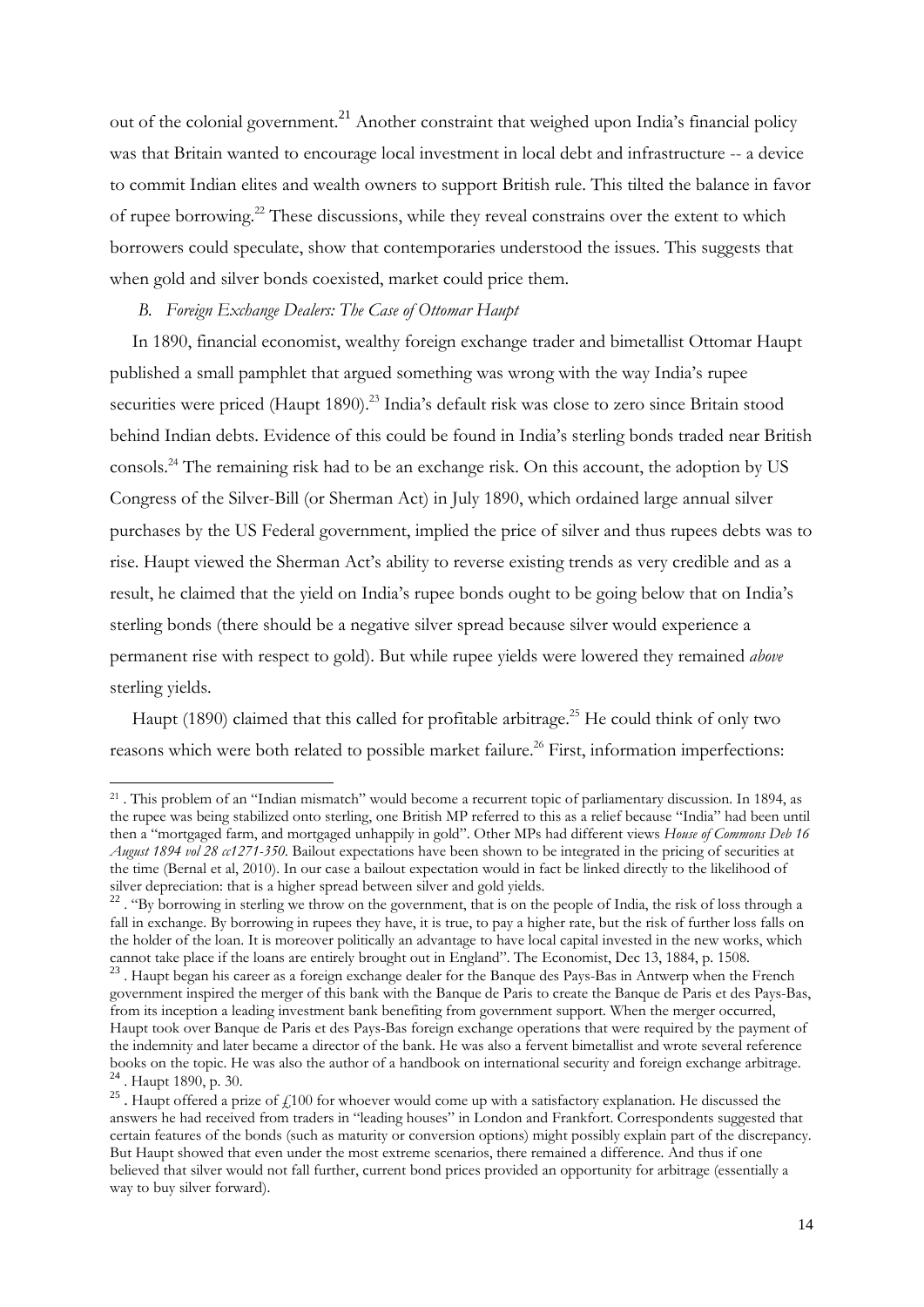Uninformed investors were the victims of the anti-silver propaganda of "leading British journals". They did not realize the "true" effects of the Silver-Bill or were unaware of the position of supply and demand on the silver market.<sup>27</sup> Second, credit constraints: given the volume of the outstanding securities, arbitrage required substantial resources.<sup>28</sup> Haupt suggested creating an "Indian Trust Company", i.e. an investment trust specially designed for gold-silver arbitrage (it would raise resources in sterling and invest in rupees).29 Obviously, there was a third possibility. Speculators understood that the Sherman Act was good news for rupee debts but remained skeptical regarding the long run prospects of silver. Haupt, on the other hand, was speculating on silver and accordingly tried to persuade markets of the merits of a long position, explaining why he sought to secure press coverage.

Again, the existence of such debates and discussion in the market suggests that speculation was active. Investors understood the connection between rupees debts and the price of silver. Finally, Haupt's analysis tells us something about how agents could speculate on silver exchange rates. As far as we know, there was no silver forward market in Europe. But operating on forward markets for rupee and sterling bonds provided a substitute. Those betting on silver exchange rate increases could short sterling bonds and go long on rupee, with no down payment.

### *C. Macroeconomists: Irving Fisher's Discovery of the Uncovered Interest Parity*

Such ideas also made their way into academic debate providing further anecdotal proof that using silver-gold spreads to make inferences about the global financial system are warranted. Irving Fisher is famous for its statement of the so-called "Fisher equation", which relates nominal interest rates, real interest rates and inflation expectations (Fisher 1907). Less famous yet equally important is the discussion he provided ten years earlier and again in the same book of the uncovered interest parity (Fisher 1896, 1907). He argues that the difference between interest rates on otherwise similar assets must be related to the expected change in the relative price of the currencies in which the two assets are denominated. And the illustration he gave precisely used yields on India's sterling and rupee bonds.<sup>30</sup>

<sup>&</sup>lt;sup>26</sup> . Obviously, Haupt's emphasis on inefficiency anticipated on recent research on foreign exchange markets. At the same time, it reminds us that a critical assumption for the use of this spread as a predictor of future variations of the price of silver in relation to gold is the market efficiency hypothesis. <sup>27</sup> . Haupt 1890, p. 23.

<sup>28</sup> . Haupt 1890, p. 37.

<sup>29</sup> . Haupt 1890, p. 34

<sup>&</sup>lt;sup>30</sup>. Fisher, 1907, p. 265-6. The language used by Fisher is revealing of the fact that Fisher had in mind ideas really similar to those at the heart of this paper. We may [now] compare [interest rates] in gold and silver. The comparison, to be of value, must be between gold and silver contracts in the same market and with the same security. Such contracts are fortunately available in the London market for government securities. The loans of India have been made partly in gold and partly in silver, and both forms of securities are bought and sold in London. The interest on the silver, or rather rupee, bonds is paid by draft on India. The sums actually received in English money depend on the state of the exchanges." Note that Fisher emphasized that this intuition had really a long tradition and quotes other works.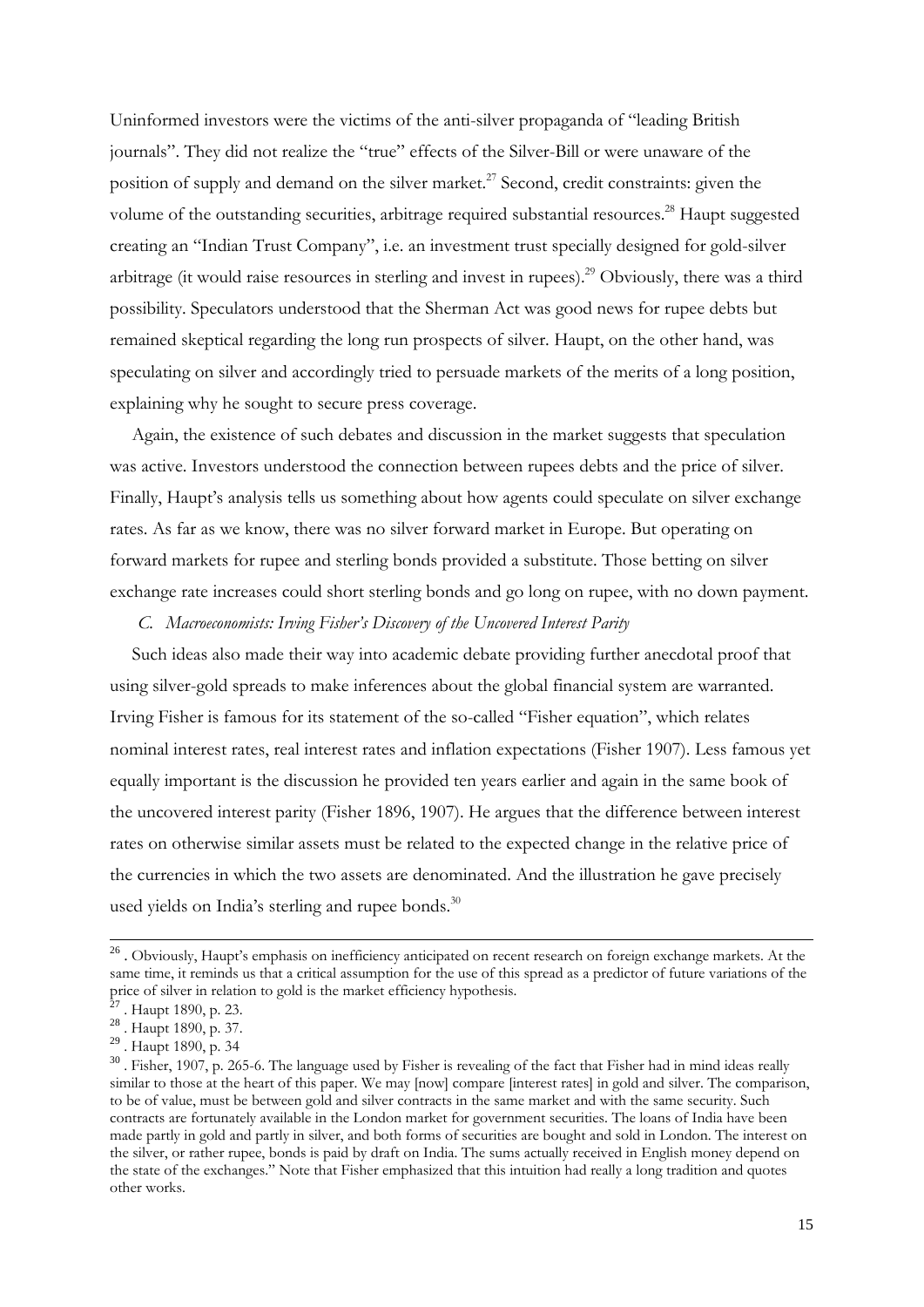Fisher's discussion reflects a clear command of both "modern" insights from financial macroeconomics understanding of several underlying measurement pitfalls.<sup>31</sup> He provides a Table for silver exchange rates and spreads. The Table is constructed to show that the period of silver depreciation had been characterized by higher silver yields. In other words, markets worked well, and uncovered interest parity held<sup>32</sup>: "Results afford substantial proof that the fall of exchange (after it once began) was *discounted in advance and affected the rates of interest in those standards*. Of course investors did not form perfectly definite estimates of the future fall, but the fear of a fall predominated in varying degrees over the hope of a rise".33 Figure 2 illustrates this, summarizing the information in Fisher (1907). As seen, the period of the fall of the rupee (1874-1894) was associated with positive rupee spreads.

Fisher's discussion is interesting because it provides some verbal evidence suggesting that he was a supporter of the view that political events could drive silver spreads. For instance, he mentions the movement that occurred around the adoption of the Sherman silver purchase Act in 1890, a silver stabilization scheme. As can be seen in Figure 3, the price of silver rallied, while at the same time the rupee-sterling spread declined, suggesting that expectations on the future of silver partly recovered. As he put it: "there can be little doubt that the disturbance was due in some measure to the operation or expected operation of the law".<sup>34</sup> The suggestion is that the decline of silver during the 1870s and 1880s was surrounded by much speculation regarding policy moves, providing anecdotal support to the new view that has emphasized the importance of such moves.

One thing Fisher did not do with his annual series database was providing a careful discussion of the credibility of bimetallism around the fall.<sup>35</sup> This is natural because he was interested in the impact of floating exchange rates on interest spreads when the gold-silver exchange rate was essentially a pegged price until France forfeited the bimetallic option. In what follows we work out a detailed database and take a careful look at the timing of possible silver confidence crisis. A key issue is whether this confidence crisis occurred before or after France forfeited the bimetallic

<sup>&</sup>lt;sup>31</sup>. For instance, he advises against using London's Investor's Monthly Manual computed yields, which are today notorious for being misleading as they convert units (here rupees) at official value not the market prices.<br><sup>32</sup>. Note that the actual expression used by Irving Fisher to designate bond yields is "rates of return realized"

can be little doubt as to what is meant by this as a look at the definition provided by Fisher shows. On p. 267 he states that the rates of return are estimated by first converting sterling quotation in rupee and then computing the yield from knowledge of the coupon and the assumption that the bonds can be treated as perpetual annuities 33 . Our italics. Fisher 1907, 268.

 $34$ . Fisher 1907 p. 269. Fisher concluded that the evidence was consistent with the notion that expectations about the future of silver drove interest differentials.

 $135$ . He only mentions that "after 1875" silver markets became bearish (p. 268): "From this Table it will be seen that the rates realized to investors in bonds of the two standards differed but slightly until 1875, when the fall of Indian exchanges began. The average difference previously to 1875 to 1892 inclusive was .7 per cent., or more than three times as much."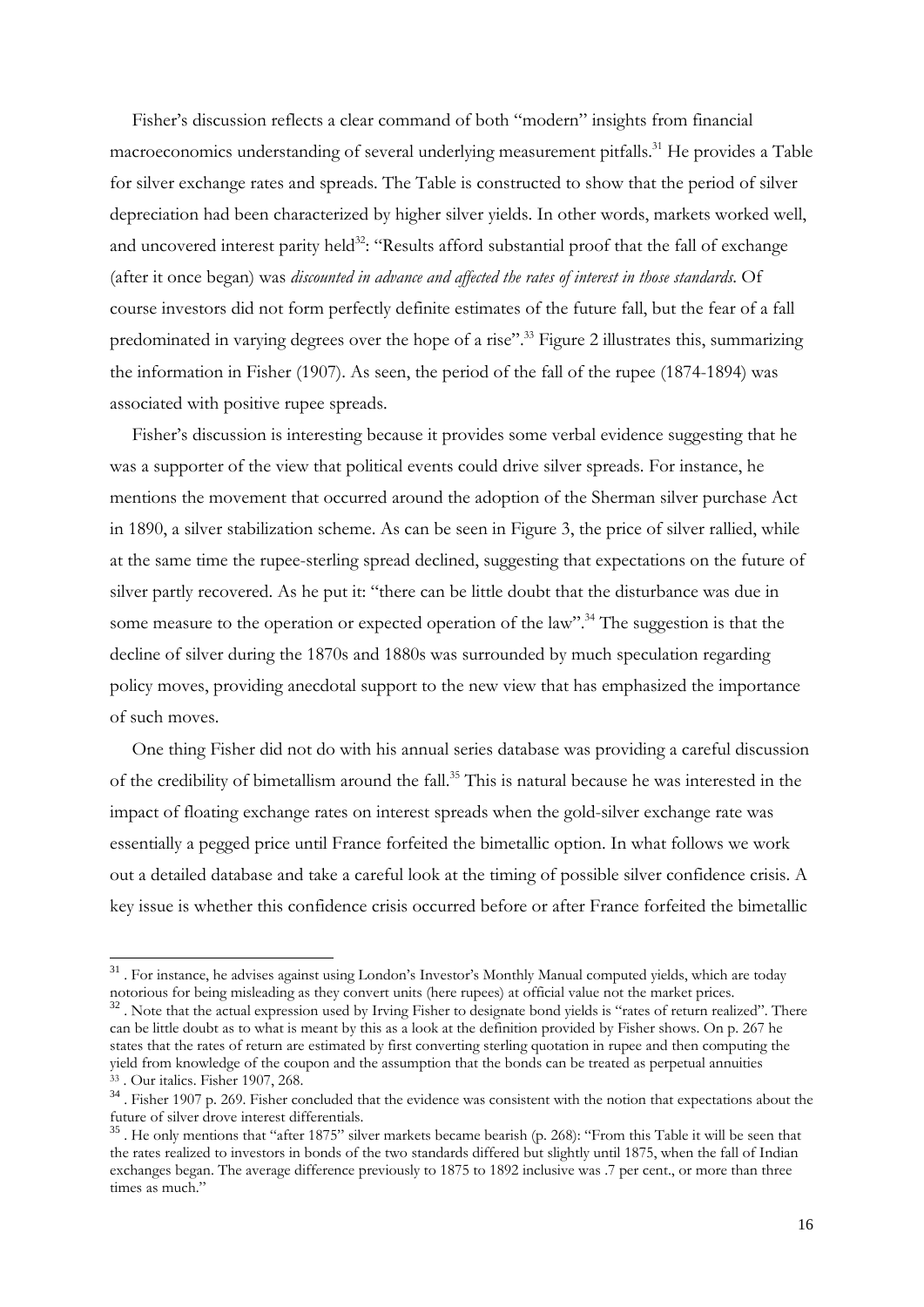option. Crucial too is the question of bimetallism's collapse. Was it a violent scramble for gold with agents brutally factoring once and for all that bimetallism was passé, or a more gradual process? Was the collapse of international monetary cooperation, that would characterize the repeated international conferences on bimetallism (in 1874, 1875, 1876, 1878, 1881, 1892: see Russell 1898, Einaudi 2001), priced immediately or did markets only gradually realize that the political support for bimetallism was crumbling? We'll bring answers.

#### **Section IV. Measuring Silver Risk**

#### *A. Data and Methods*

To measure silver risk we need to compute spreads on silver and gold bonds issued by India. We have turned to the Investors' Monthly Manual to collect the complete array of Indian Government securities listed on the London Stock Exchange during the relevant period. The data is quarterly. The period is I 1860 until IV 1889. The reason for not going beyond 1890 is that as argued the 1890s turned out to be lethal for India's silver standard. To the extent that agents discounted this (probably after 1892, when Parliamentary Commissions started working), then rupee-sterling bond spreads are no longer relevant for making inferences about the exchange rate between silver and gold.

Next, we matched each series with information on characteristics of the corresponding security: date of issue, coupon, maturity, etc. For sterling securities, we checked bond characteristics from information in the Stock Exchange Archive in Guildhall Library. Related information is available in Burdett's Official Intelligence, the market yearbook started in 1882. For rupee securities, Guildhall and Burdett's had to be supplemented by other sources. The reason is that these were primarily Calcutta securities then cross listed in London. As a result, securities issued and redeemed before Burdett's started being available are not documented. A useful source was a list of bond descriptions contained in an official compilation of 1880 (Office of the Superintendent of Government of India, 1880). Table 1 summarizes the information on the various securities we surveyed. We report (a) the name of the security as it was listed in the Investors' Monthly Manual, (b) the coupon, (c) the date of issue, (d) the first possible date for redemption, (e) the nominal amount, and finally (f) the period for which a quote could be found in either The Economist (before September 1864) or the Investors' Monthly Manual (after that date). In a first stage, we collected all available series, because we had no prior as to what would eventually be the best source. Data was collected as the "latest" quote for each quarter and when this was not available, we took the "latest business done". As we discovered, some securities, were thoroughly dormant, i.e. seldom quoted and thus most probably illiquid and this reduced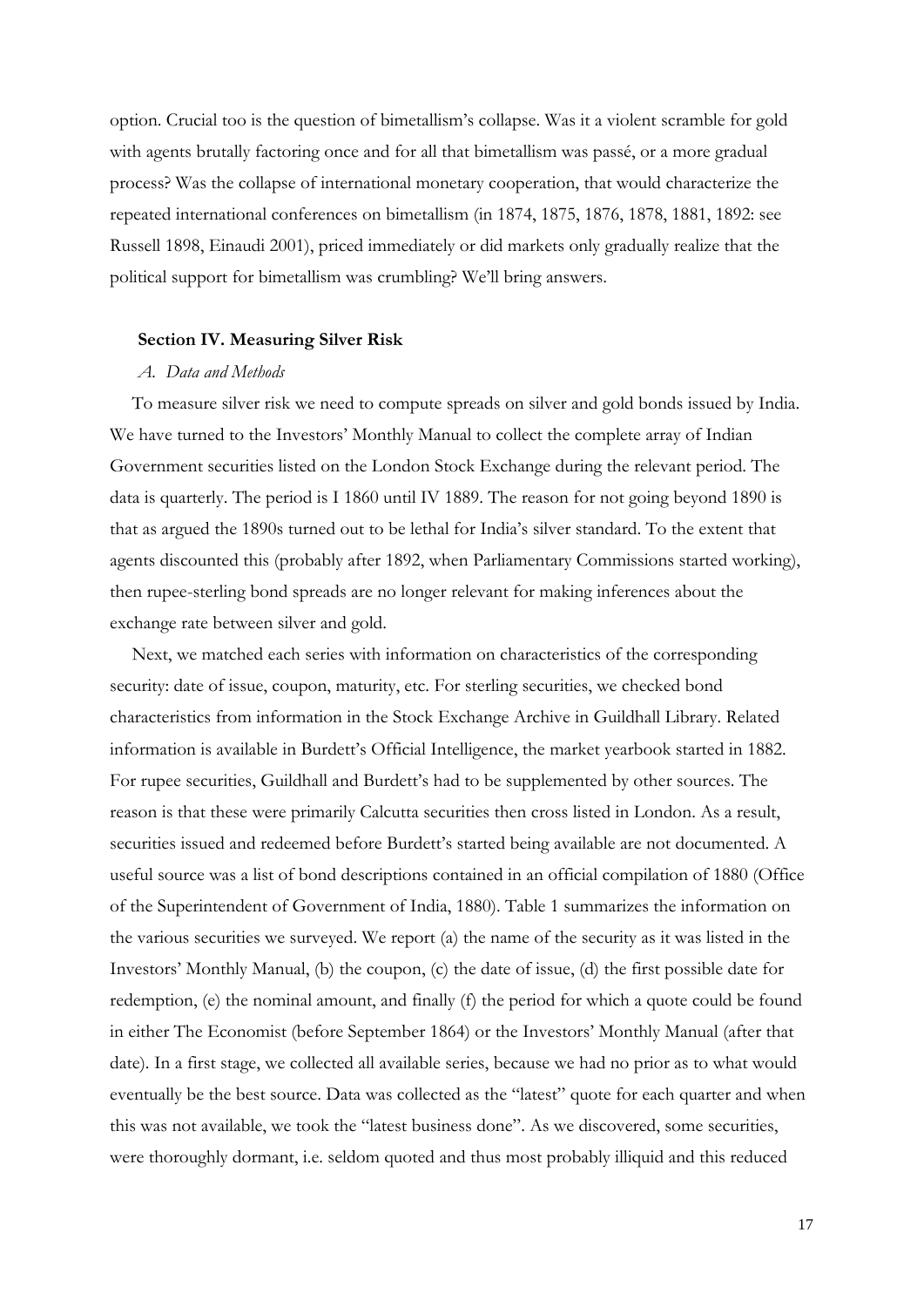the list of exploitable sources. We ended up with the following securities for which there appears to have been an active market in London (albeit to different degrees): (for rupee debt) the Enfaced 5,5% (until III 1860) and the Enfaced 4% until the end; (for sterling debt) the Gold 5% (until III 1863) then the Gold 4% (until IV 1880), then the Gold 3,5% (until II 1884), then the Gold  $3\%$  (until the end of the period). Actively traded securities are printed in bold characters.

#### *B. Estimating the spread*

-

In an ideal world, one would like to directly observe the yields for two similar securities with exactly the same features but for one element: one would be issued in sterling, the other in rupees. In this ideal case, the spread between rupee and sterling yields should be equal to the expected risk of holding silver bonds<sup>36</sup>. In practice bonds differ in terms of maturity, coupon and liquidity. Furthermore, yields are not directly observable and several competing methods exist to determine returns. Valid yield comparisons ought to take these elements into account. In order to capture bondholders' anticipations, we compute yields to maturity, which finance textbooks consider as the standard measure of the total rate of return for fixed-income securities (see for instance Bodie, Kane, Marcus, 2005).<sup>37</sup> Yield-to-maturities rely on the stream of promised cash flows and on the bond price<sup>38</sup>. They represent the internal rate of return a bondholder would receive under the assumptions that the issuer will pay coupons and principal on time and that the bondholder will hold his bond to maturity (If investors believe the security has become riskier they will require a higher yield, which will directly affect the price of the bond)<sup>39</sup>. Yields-to-Maturity have been the standard tool in macroeconomic and financial history and are a much better tool than the also often-used coupon-yield. However, as noted by Alquist and Chabot (2010), direct extraction of yields from "maturities" for comparison purposes may sometimes make little sense because of different repayment profiles across bonds. Indeed in many cases countries had an explicit right to redeem the bond before maturity. In other words the price of the bond reflected its expected discounted cash flows minus the put option held by the issuer (the right but not the obligation to redeem the bond before maturity. In our case, this

<sup>&</sup>lt;sup>36</sup> If one considers that the liquidity premium for each bond is the same and if one excludes anticipations of a selective default (that India would, say, default on its rupee bonds and not on its sterling ones).

<sup>37 .</sup> An alternative would be to use realized returns to assess the overall performance of sovereign bonds (see for example, Eichengreen and Portes, 1986). This approach is valid if the aim of the analysis is to determine how bondholders fared. To compute realized returns, one has however to impose a holding period and to know the price of the bond at the end of that period. This price is obviously unknown *ex ante* and therefore realized returns do not capture bondholders' expectations.

<sup>&</sup>lt;sup>38</sup>. There is in fact no perfect measure and yields to maturity, also called redemption yields, are known to suffer also from drawbacks, see for instance Schaeffer (1977).

<sup>39.</sup> In general, as shown by Malkiel (1962), five properties characterize the relationship between bond prices and yields. 1) bond prices move inversely to bond yields, 2) for a given change in yield from the nominal yield, changes in bond prices are greater, the longer the term to maturity, 3) Interest rate risk is less than proportional to maturity, 4) the price-yield curve is convex, 5) There is an inverse relationship between interest rate risk and the bond's coupon rate.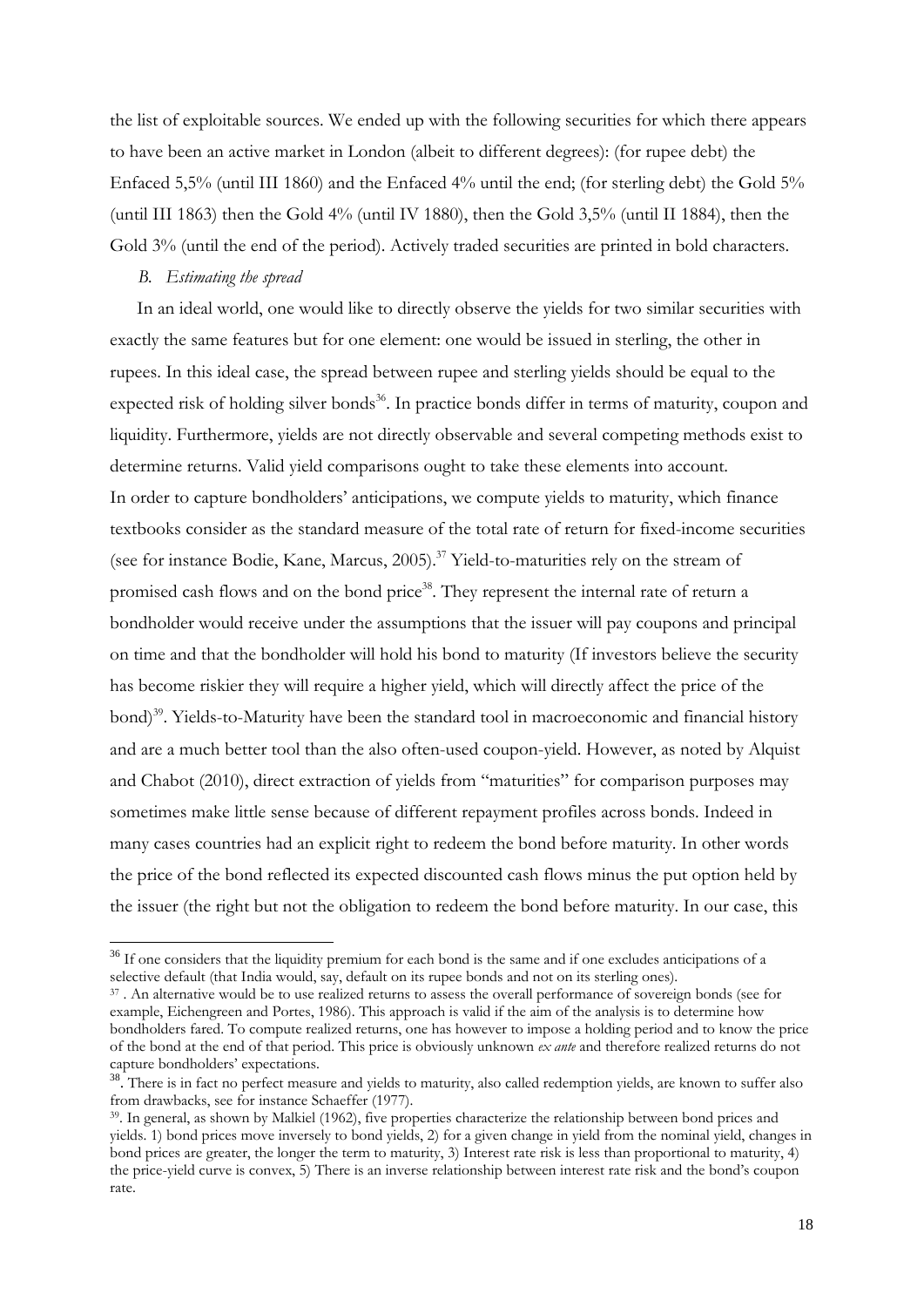right is only explicitly stated for one silver bond (Enfaced 4% (8)). This element is however likely to have a limited impact in our case. Indeed, countries are likely to exercise their put option if the interest rates tend to fall. In this case, they reimburse former bonds to borrow at a lower interest rate. In the Indian case, interest rates on rupee bonds increased during the period under consideration. This would have made this option quite uninteresting.

Besides the existing difficulties related to the determination of the exact maturity date, one need to take into account the fact that maturities are an imperfect measure of the effective repayment date. In our study we control for this by using duration (Macaulay 1938). Duration (essentially the weighted average maturity of a bond where the weights are the relative discounted cash flows in each period) is widely recognized as a better measure than maturity to analyze the "true" or "effective" maturity of a bond. We compute the duration for each bond, at each date. Since our aim is to analyze long term expectations, and since the impact of a difference in duration is known to be smaller the higher the duration (Macaulay, 1938, Malkiel, 1962), we choose to always consider the bonds with the highest duration to compute the spread between rupee and sterling yields. Duration for the silver bonds is almost always higher than for the gold ones. For the period under study, the average duration for the silver bonds is equal to 21.73 years versus 12.21 years for the gold ones. The actual impact of this difference is low.

#### **Section V. Results**

## *A. Silver-Gold Spreads*

Figure 4 depicts the spread between gold and silver bonds. The representative bonds used to construct this line were chosen to be the ones with the longest duration at any point of time. For the silver bonds we use the Enfaced 5,5% (12) from I 1860 to III 1860 and the Enfaced 4% (8) afterwards, for the gold bonds we use the Gold 5% (2) from I 1860 to III, 1863; the Gold 4% (3- 4) from IV 1863 to IV 1880 and the Gold 3.5% (6) afterwards.

Figure 4 exhibits three periods. During a first period (I 1860 to IV 1863), the spread is sometimes negative and has a mean which is not statistically different from zero. This could be interpreted as a sign that the markets were expecting gold to lose its preeminence in the future. However this period coincides with the beginnings of silver securities in London and it is fairly clear from the frequency of quotations that that the market lacked depth causing behavior that may have been erratic. As a result, our discussion of spreads will mostly focus on the period after I 1864 when we become confident that the data ought to bring reliable information. From I 1864 to IV 1874, the spread stabilizes to a small figure (an average of 20 basis points) where it remains.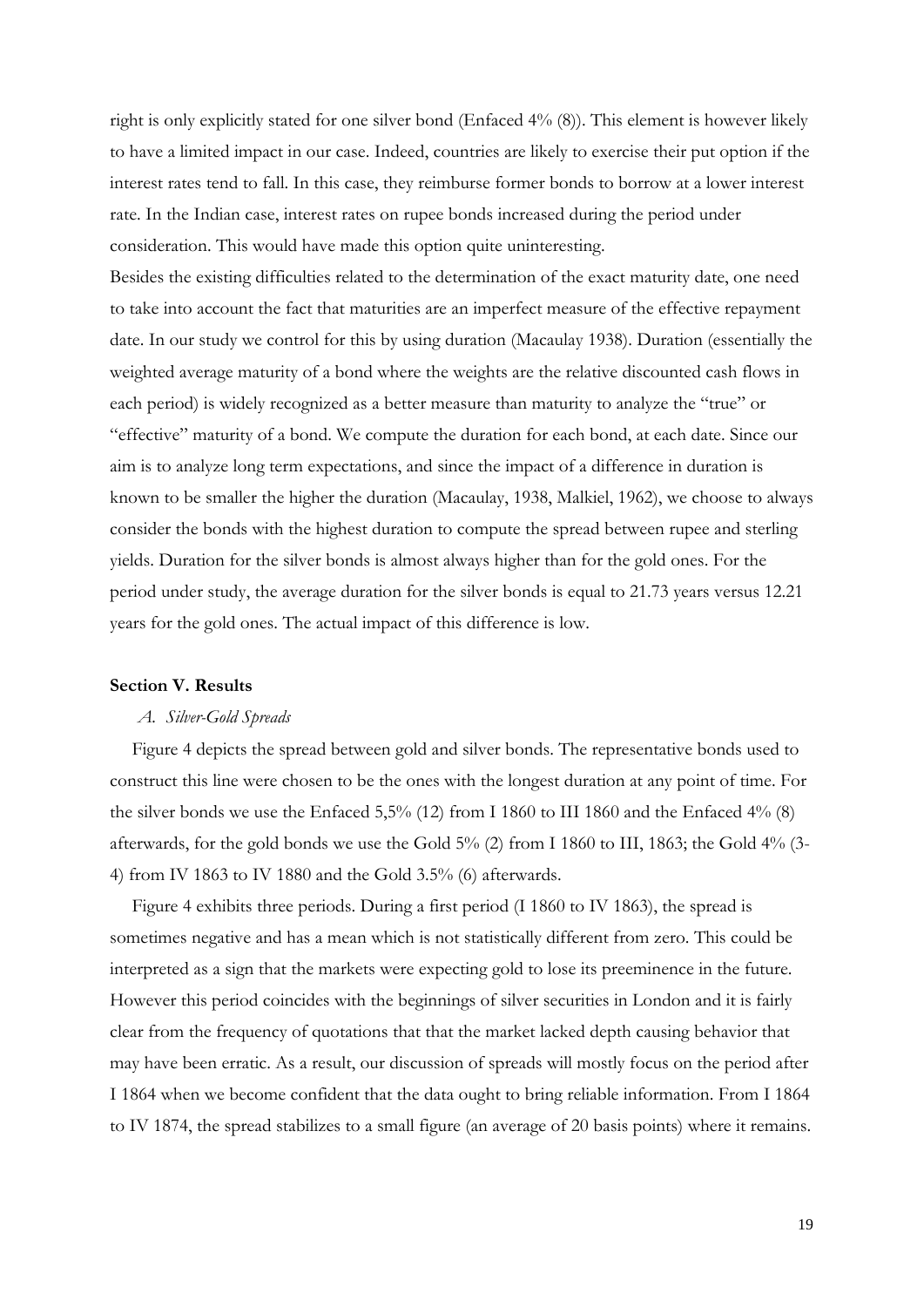Finally, after IV 1874, bondholders were requiring an important premium to hold the silver Indian bonds.

The spread in Figure 4 reflects two elements (equation 3): difference in market microstructure (liquidity for example) and expectations regarding the future value of the gold/silver ratio. Even though there is no direct measure of liquidity, it seems reasonable to assume that the impact of liquidity would remain constant over time or at least would not fluctuate too much. Therefore variations in the spread may be viewed as capturing changes in exchange rate premium.

Figure 4 could be interpreted as follows: the series tends to indicate that until 1874, bondholders were requiring a small and constant premium to hold silver instead of gold bonds issued by the Indian government. Even if we assume that there was no liquidity premium and interpret the whole pre-1874 premium as pure silver risk, which is dubious, we reach the conclusion that this premium was small and stable. There was no serious credibility problem and more importantly, things did not deteriorate at all when major events emphasized in previous literature (such as Germany's decision to move to gold in 1871) occurred. This lends support to the new view. After 1874 however, markets increasingly penalized silver bonds. Between 1876 and 1882 or so, we also see that the premium was quite volatile. This is consistent with the fact that the period coincided with substantial international agitation (international conferences as mentioned earlier, press campaigns etc.) per and contra bimetallism. The observed volatility may have reflected the succession of news. We also see that markets required a time increasing premium, suggesting that they were incorporating regularly the impact of accumulating news (Section I) tending to confirm that the gold standard would prevail. This is also consistent with the new view that problems with bimetallism really started after France forfeited the bimetallic option not before.

#### *B. Modeling the Melodrama*

The argument we consider now captures insights that are consistent with the above evidence and with work on the rise of the gold standard emphasizing network externalities (Flandreau 1996, Eichengreen and Flandreau 1996, Flandreau 2004, Meissner 2005). Flandreau (1996) suggests building on Dowd and Greenaway (1993) who construct a model in which the utility derived by the agents for a given currency is a function of network benefits (an increasing function of the number of members adopting the currency) and switching costs. They show that depending on the values of each parameter, several cases may arise: for instance, nobody switches to the new currency, everybody does, or only some do. Of interest is the situation where an initial shock destabilizes the existing equilibrium. In such a case, idiosyncratic shocks affecting single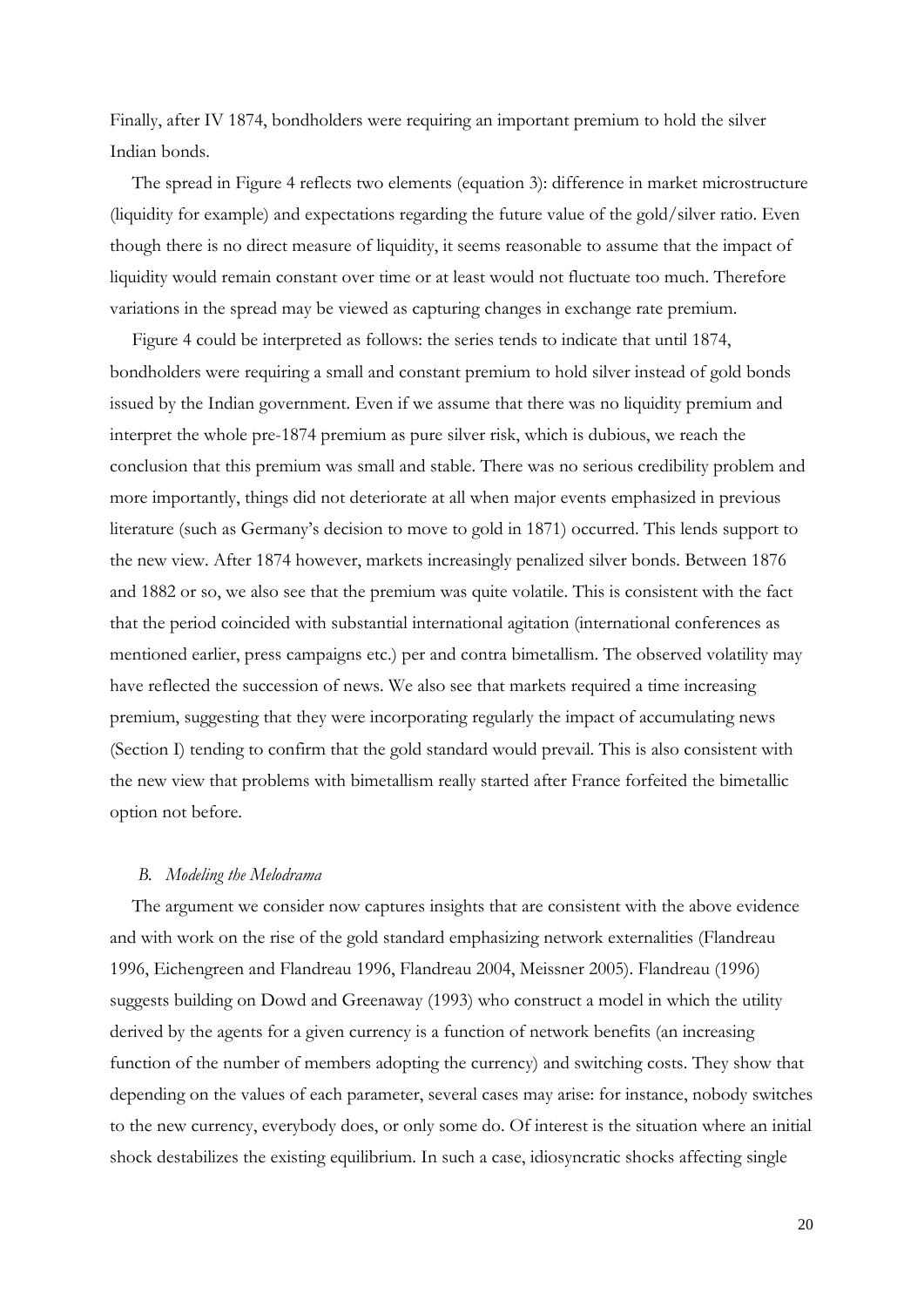countries can lead to a situation in which country switching increases in turn the likelihood of other countries switching and so on. *Ex post*, therefore, the transitional phase looks very much like a trend, although the trend is not expected *ex ante*. Each period turns out to have brought "bad news" for the currency that is being abandoned, but at each period, agents expect that the situation will stabilize at the new level. Formally, We can write

$$
\pi_E(t) = \alpha + \varepsilon_t, \text{ before date T}
$$
\n(6)

And:

-

$$
\pi_E(t) = \alpha + \mu \cdot t + \varepsilon_t, \text{ after date } T \tag{7}
$$

In other words, as long as agents know they can rely on a mechanism (French bimetallism) to peg the value of the gold-silver exchange rate they do not expect any change in the spread. Then the series follows a stationary process with a constant, and small, mean. However, after the regime has collapsed, and conditional upon a series of bad news for silver that flow in during every period, the series becomes trend stationary. To test this hypothesis, we look for structural breaks in the series. Then we analyze the stationarity of the spread for the periods separated by the break. If our intuition holds, the series should be stationary until the switch occurs and then become trend stationary.

# *C. Stationarity and Structural changes*

## i- Structural Breaks Methodology

In order to identify structural breaks, we follow the methodology used in Willard, Guinnane and Rosen (1996) to analyze major turning points for the Greenback market during the U.S. Civil War. The search for structural breaks, has been extensively relied upon in economic history (Brown and Burdekin (2000), Brown and Burdekin(2002), Frey and Kucher (2001), Frey and Waldenström (2004), Oosterlinck (2003), Sicotte et al. (2010), Weidenmier (2002), as well as in economics in general (Zussman et al, 2007). The methodology used here, based on Perron (1989) and on Banerjee, Lumsdaine and Stock (1992) sequential test procedure for multiple structural breaks, allows finding breakpoints for non-stationary series<sup>40</sup>. The baseline model is auto-regressive

$$
\mathbf{y}_{t} = \beta_{0} + \sum_{i=1}^{n} \beta_{i} \mathbf{y}_{t-i} + \gamma_{s} \mathbf{D}_{st} + \varepsilon_{t}
$$
\n
$$
\tag{8}
$$

where  $\forall t$  is the series,  $\varepsilon$ <sub>i</sub> is a white noise and  $D_{st}$  is a dummy variable for the structural break that takes the zero value for all observations up to date s and t-s after date s. The number of lags to

<sup>&</sup>lt;sup>40</sup> The series as a whole is indeed non stationary, see Philips Perron tests in Appendix one.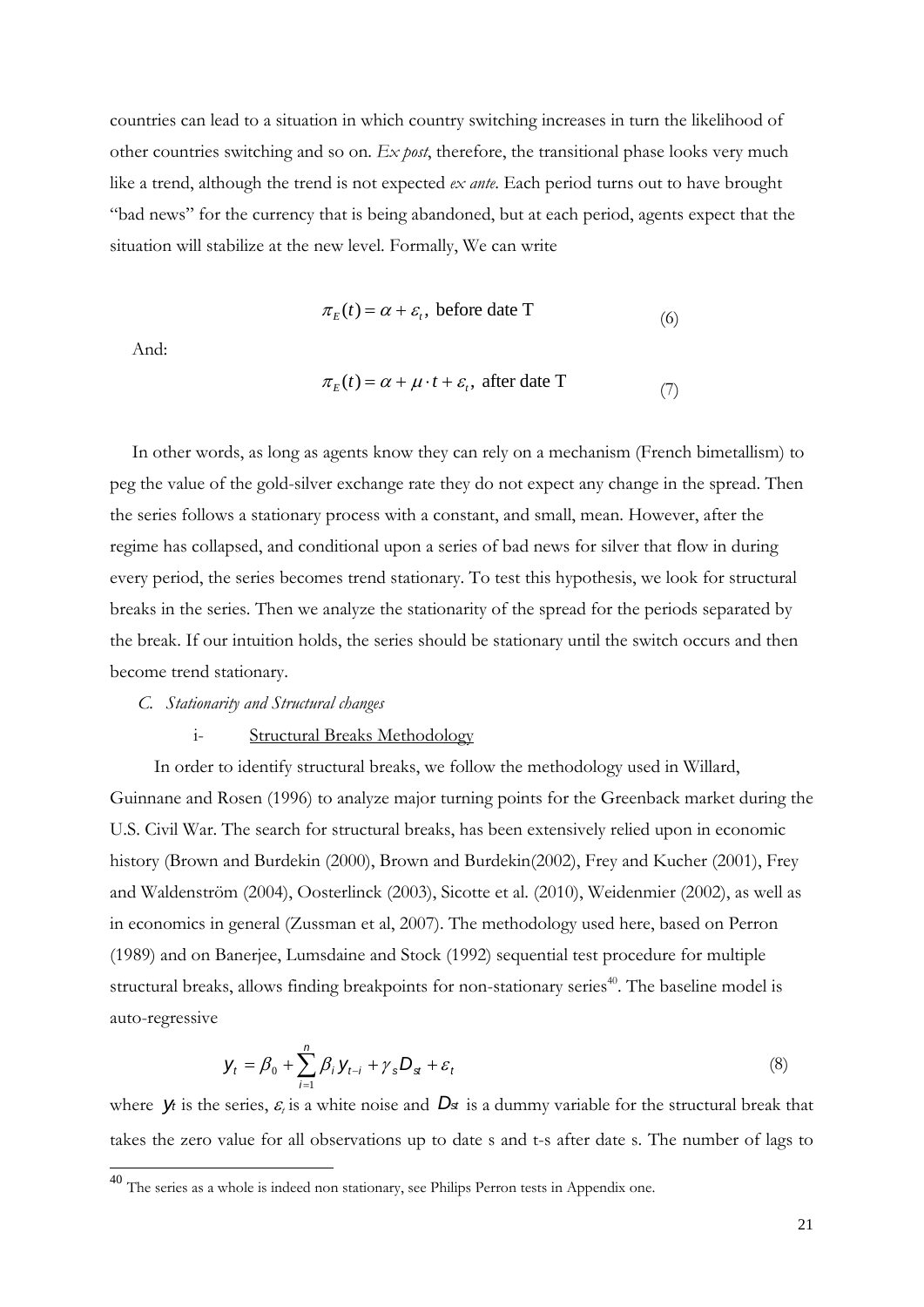include in the model (3 in our case) is determined here by the Schwartz criterion (see Appendix 2). The usual procedure takes two steps: in the first step, regression (1) is run for windows of a given length. The length of the window allows discriminating between short lived (blips) and long term effects (Willard, Guinnane and Rosen, 1996). Since we are interested in long term breakpoints, the windows cover 10 years (40 quarters). This first step aims at isolating the windows in which a break is most likely to be present. Windows are here defined as follows:  $W_s = [y_{s-20}$ ;  $y_{s+20}$ ] with  $s = 20$  to 100

For each window the following equation is estimated, with  $n = 3$ :

$$
\mathbf{y}_t = \beta_0 + \sum_{i=1}^n \beta_i \mathbf{y}_{t-i} + \varepsilon_t
$$

and then, for each window *Ws*, we compute the *F-*statistic F(s) associated with a Wald Test on the omitted variable *Ds,t*. The next step is to determine the date  $s_1^*$  that maximizes  $F(s)$ . Once  $s_1^*$ is found, we take  $Ws_1^*$  out of the original sample and search for the next-highest peak  $s_2^*$ . The same method is applied to find  $s_3$ <sup>\*</sup>. Traditionally the second step of the procedure aims at refining the analysis by computing equation (1) in the identified windows but with shorter windows. These shorter windows are in many cases half the size of the previous window (Willard, Guinnane, Rosen, 1996; Oosterlinck, 2003). The date with the highest F-Stat is then considered as the breakpoint date.

#### ii- Results

-

Figure 5 provides the results for the Wald-Test. One peak clearly stands out centered on III 1873; the second, third and fourth peaks are very close and are centered on I 1874, II 1873 and IV 1873. The fist peak is statistically significant at the  $5\%$  level<sup>41</sup>. The associated window W<sub>1</sub> [III, 1868; III, 1878] includes all major peaks. The other peaks one could observe are included in windows overlapping  $W_1$  and are thus not analyzed. The second step of the procedure runs the same analysis on a shorter window, taking half the size of the original (II 1871 – I 1876). Results are depicted in Figure 6 and show that the main breakpoint falls on IV, 1874. To analyze to which extent the structural break divides the series into two periods exhibiting differences in stationarity, we run Philips Perron tests for each period. Results are presented in Appendix 3. We then run regressions including the autoregressive factors and a trend for each sub-period (Appendix 4).

As expected for the first period (I 1860 – IV 1874) the series is stationary. The mean of the spread is relatively small since it is inferior to 20 basis points. The regression further confirms that there was almost no trend before IV 1874. Indeed even though the trend is statistically

<sup>&</sup>lt;sup>41</sup> For III, 1873  $\lambda$  = 4.16 and F-stat = 18.10<sup>\*\*</sup> (\*\* significant at the 5% level, see Andrews (1993).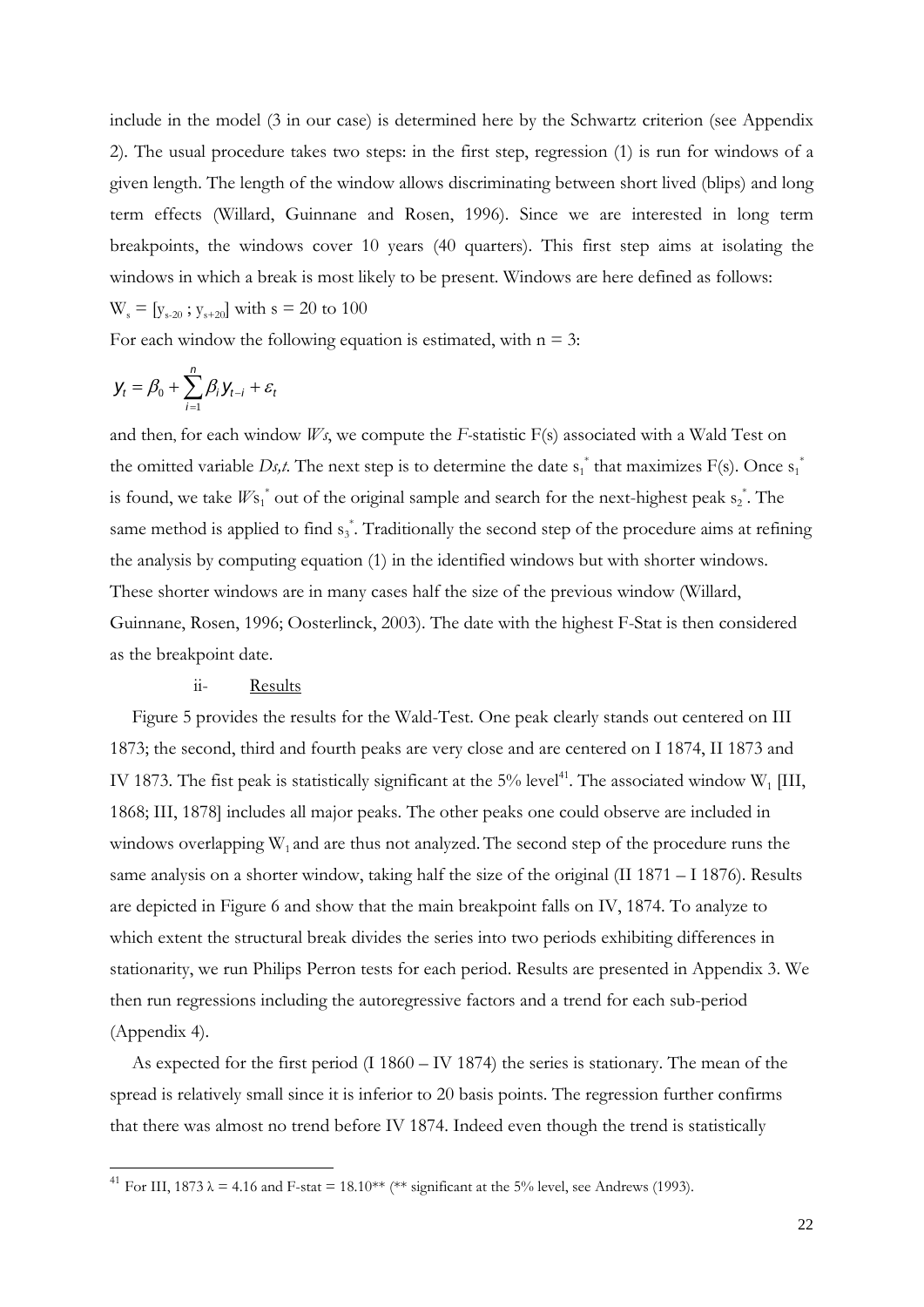significant at the 1% level, its associated coefficient is particularly small. By contrast, for the second period the series is only trend-stationary. The mean thus increased as time went by (for the sample as a whole it is equal to close to 153 basis points). The importance of the trend is confirmed by the regression. This factor is there also significant at the 1% level but the coefficient is much higher than for the previous period. All these elements confirm again that a major shift occurred around IV 1874.

#### iii- Discussion

The previous results tend to go in line with the new view on bimetallism expressed by Friedman (1990a and 1990b) and Flandreau (1996, 2004). The advent of the gold standard as *the* international monetary standard was certainly not seen as inevitable by bondholders in the early 1870s. In fact, markets started only to require an important premium at the beginning of 1875. This is rather late if one considers that by that time Germany had moved to gold, France and the US had both committed their "crimes", The Netherlands had temporarily suspended silver coinage (1873) and other members of the Latin Monetary Union (Belgium, Italy, Switzerland) had already limited the coinage of silver coins (1874). We conclude that before I 1875, bondholders were not expecting the gold standard to prevail.

Another important finding from our statistical exploration is that after that date more and more agents revised their expectations. This was captured by a time trend in the spread's value. One interpretation of this is consistent with earlier discussions of the diffusion of bimetallism and with the theoretical model proposed by Dowd and Greenaway (1993). Many countries were dragging their feet towards a gold standard and were monitoring the other countries' actions and frequently revising their expectations. At the beginning of 1875, and even though many countries had not yet completely moved to gold, investors believed that they soon would. By that date, the bulk of the significant European countries had moved closer to the gold standard. Investors still considered that arrangements to stabilize the price of silver were possible (as suggested by quotes in the first section) but this possibility was receding every year as bad news for silver kept piling up and governments were proving unable to organize a concerted response. The gradual integration of news related to the confirmation that gold was becoming *the* standard can explain the time trend found in the data.

# **Conclusions**

The emergence of the gold standard has long been viewed as inevitable. Fluctuations of the gold silver exchange rate in world markets were accused to lead to brutal and unsustainable switches of bimetallic countries' money supplies. However, more recent work has shown that the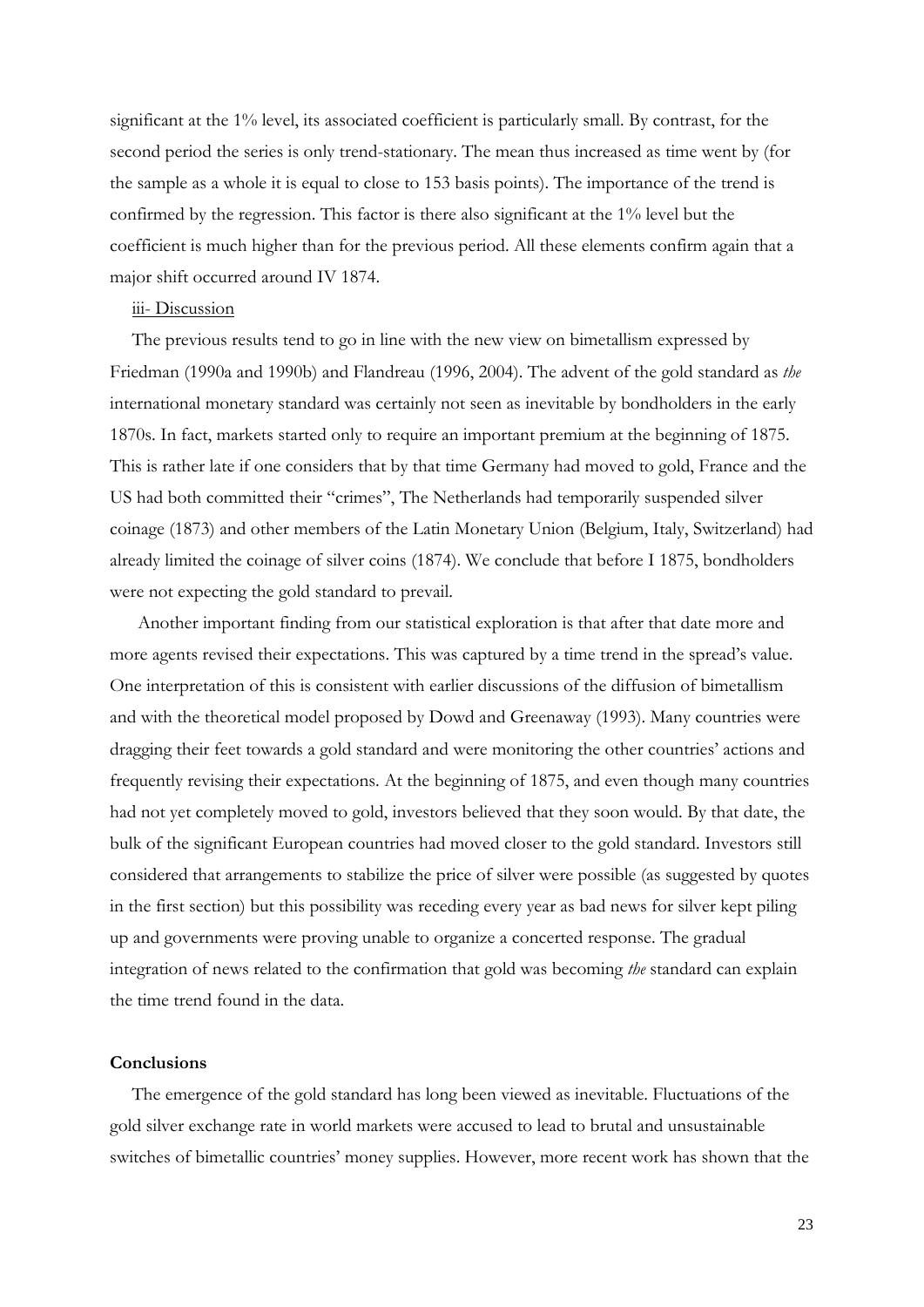option character of bimetallism provided a stabilizing feedback loop. As a result, as long as France did enforce the bimetallic option, the gold-silver exchange rate remained remarkably stable. It has been found that France had the resources and institutional capacity to buffer bullion supply shocks. It had successfully weathered the California Gold Rush and after 1865, it could withstand rising silver production from Nevada and even Germany's decision to adopt the gold standard. It was only when France forfeited the bimetallic option, in late 1873, and for political reasons, that bimetallism came under stress. The emergence of the Gold Standard, as Flandreau (2004, p. 212) has argued, was an accident of history.

Using original data, this paper provides a new perspective on this new view. We focus on an heretofore neglected aspect of the process. Namely we seek to infer markets' expectations from financial series. Using market prices for Indian Government bonds, we analyze agents' expectations between 1860 and 1890. The intuition is that the spread between gold and silver bonds issued by the same entity (India) and backed by a credible agent (Britain) is a "pure" measure of the silver risk. Therefore, India holds the key to an important issue in monetary history. The analysis shows that up until the end of 1874, markets expected bimetallism to last. It is only after this date that they started requiring a premium to hold silver bonds indicating their belief that gold would eventually become the only metallic standard.

Even then, the process was only gradual. This we explain in reference to the fact that there were still expectations that silver would eventually be rescued. The repeated conferences that occurred between 1874 and 1892 held the promise that some international arrangement might be found. Bimetallism kept supporters and as a result, investors might have been inclined to remain somewhat confident. However, as one conference after the other failed holding its promise, and as one country after the other gradually moved to gold, either formally or informally, the credibility of bimetallism as an alternative to gold was severely dented. This was reflected in the trend we identified for the gold-silver interest spread.

There is perhaps something theatrical in the way silver collapsed. But not so much. The process, once it was set in motion had indeed the increasingly desperate outlook of the regular melodrama. At the same time reference to melodrama may have been misplaced. Once refined and purged from exaggeration, the decline of silver and the rise of the international gold standard may have been proper reading for young Cecily.

Brussels and Geneva, January 13, 2011.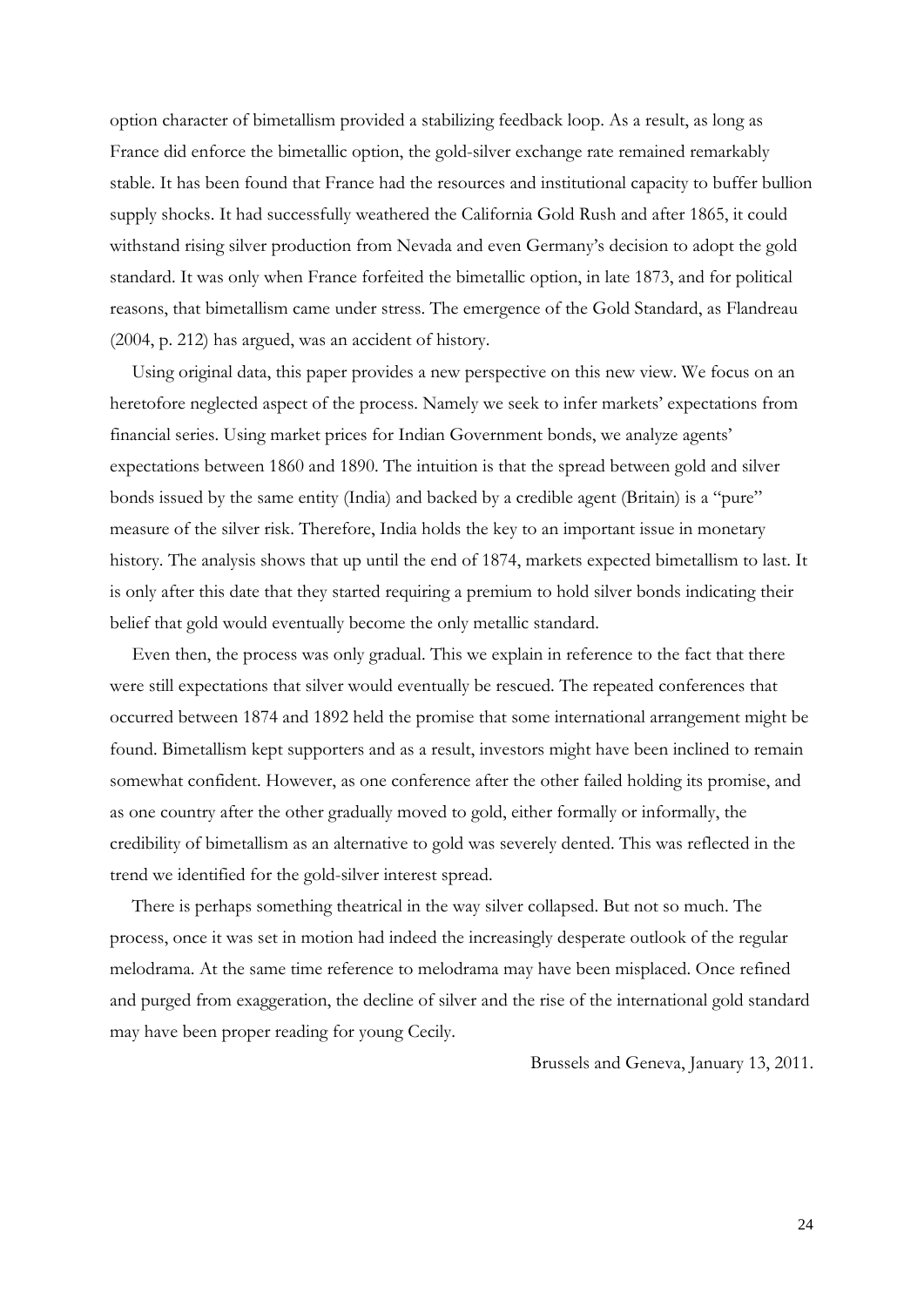#### **References**

- Accominotti, Olivier & Marc Flandreau & Riad Rezzik, 2011, "The Spread of Empire: Clio and the Measurement of Colonial Borrowing Costs", The Economic History Review (forthcoming).
- Alexiusy, Annika and Peter Sellinz, (2006), "Exchange rates and long-term bonds", Uppsla University, Department of Economics, Uppsala University.
- Alquist, Ron & Ben Chabot, 2010, "Did Adhering to the Gold Standard Reduce the Cost of Capital?", Working Paper WP 2010-13, Federal Reserve Bank of Chicago, 44p.
- Andrews, Donald W. K., (1993), "Tests for Parameter Instability and Structural Change with Unknown Change Point", in Econometrica, 61, (4), 821-856.
- Banerjee, Anindya & Robin L. Lumsdaine & James H. Stock, (1992), "Recursive and sequential tests of the unit root and trend break hypotheses: theory and international evidence", Journal of Business and Economic Statistics, 10 (3), 271-287.
- Bernal, Oscar, & Kim Oosterlinck & Ariane Szafarz, 2010, "Observing bailout expectations during a total eclipse of the sun", Journal of International Money and Finance, 29, 7, 1193-1205.
- Bodie, Zvi, & Alex Kane & Alan J. Marcus, 2005, "Investments", MacGraw Hill, International Edition (6th edition), 1090 p.
- Bordo, Michael D., & Christopher M. Meissner & Marc D. Weidenmier, 2006. "Currency Mismatches, Default Risk, and Exchange Rate Depreciation: Evidence from the End of Bimetallism," NBER Working Papers 12299.
- Brown, William O & Richard C. K. Burdekin, 2000, "Turning Points in the U. S. Civil War: a British perspective." Journal of Economic History 60, 216-231.
- Brown, William O & Richard C. K. Burdekin, 2002, "German debt traded in London during World War II: a British perspective on Hitler", Economica, 69, 655-669.
- Calomiris, Charles, 1992, "Greenback resumption and silver risk: the economics and politics of monetary regime change in the United States 1862-1900," NBER Working Papers 4166.

Chevalier, Michel, 1859, De la baisse probable de l'or, Paris: Capelle.

- Chinn, Menzie, and Guy Meredith, 2005, "Testing Uncovered Interest Parity at Short and Long Horizons during the Post-Bretton Woods Era", National Bureau of Economic Research Working Paper N° 11077.
- Dowd, Kevin & David Greenaway, 1993, "Currency Competition, Network Externalities and Switching Costs: Towards an Alternative View of Optimum Currency Areas", 103, (420), 1180- 1189.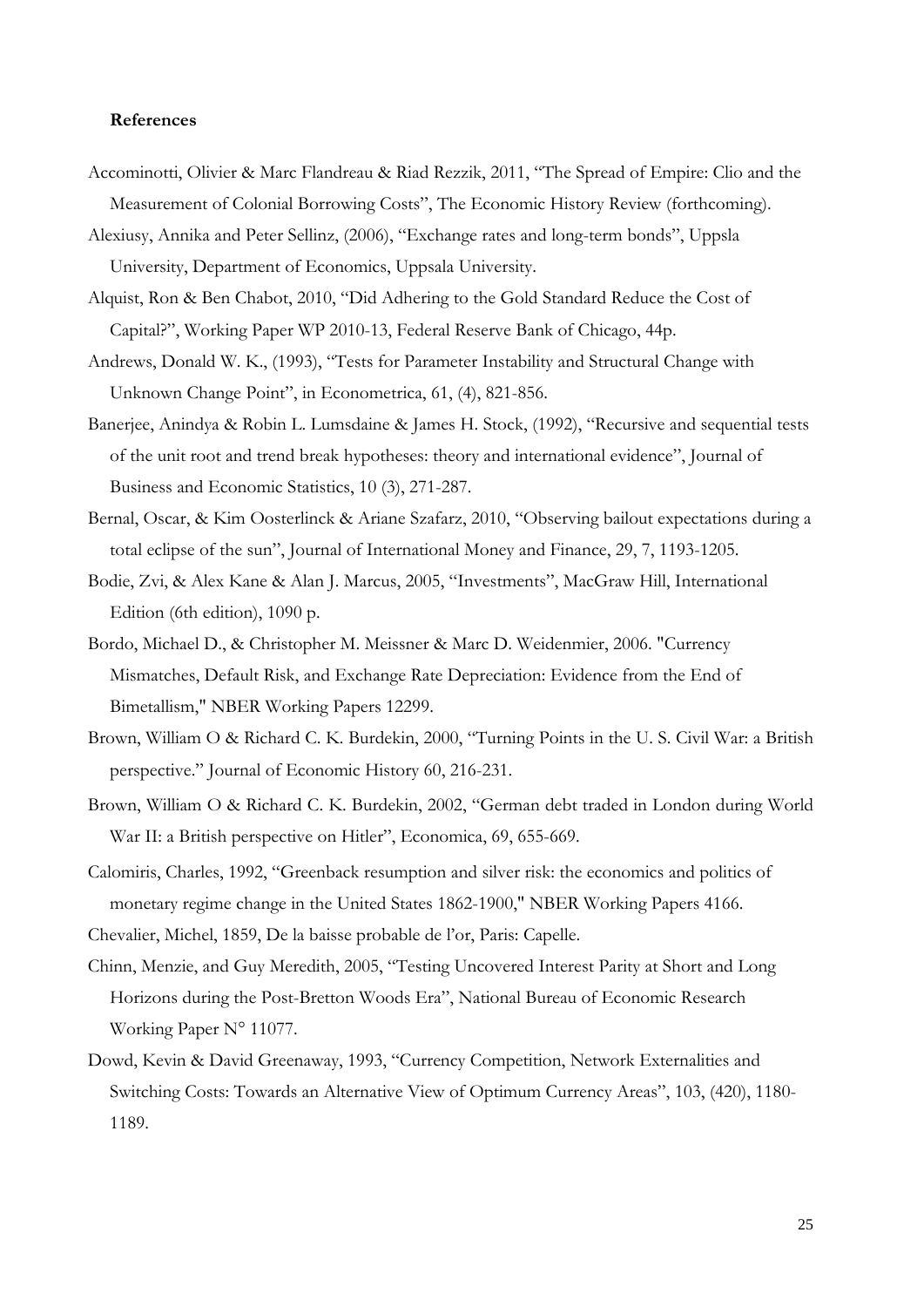- Eichengreen, Barry & Marc Flandreau, 1996, "Blocs, Zones and Bands: International Monetary History in Light of Recent Theoretical Developments", Scottish Journal of Political Economy, 43(4), 398-418.
- Eichengreen, Barry & Marc Flandreau, 2010, "The Federal Reserve, the Bank of England, and the Rise of the Dollar as an International Currency, 1914-1939", IHEID Working Papers 16-2010, Economics Section, The Graduate Institute of International Studies.
- Eichengreen, Barry & Richard Portes, 1986, "Debt and default in the 1930s : Causes and consequences", European Economic Review, 30(3), 599-640.
- Einaudi, Luca, 2001, Money and Politics: European Monetary Unification and the International Gold Standard (1865-1873), Oxford, Oxford University Press, 241p.
- Fisher, Irving, 1896, "Appreciation and interest: a study of the influence of monetary appreciation and depreciation on the rate of interest, with applications to the bimetallic controversy and the theory of interest", Publications of the American Economic Association, vol. XI, N° 4, pp. 331- 442.
- Fisher, Irving, 1907, The Rate of Interest: Its Nature, Determination and Relation to Economic Phenomena, MacMillan, 442p.
- Flandreau Marc & Clemens Jobst, 2009, "The Empirics of International Currencies: Network Externalities, History and Persistence", Economic Journal, 119(537), 643-664.
- Flandreau, Marc & Nathan Sussman, 2005, "Old sins. Exchange Clauses and European Foreign Lending in the 19th Century", in B. Eichengreen and R. Hausmann (eds), Other People's Money. Debt Denomination and Financial Instability in Emerging Markets Economies, Chicago and London: University of Chicago Press, 154-189.
- Flandreau, Marc, 1996, "The French Crime of 1873: An Essay on the Emergence of the International Gold Standard, 1870–1880", The Journal of Economic History, 56(4), 862-897.
- Flandreau, Marc, 2002, "Water Seeks a Level": Modeling Bimetallic Exchange Rates and the Bimetallic Band", Journal of Money, Credit and Banking, 34, (2), 491-519.
- Flandreau, Marc, 2004, The Glitter of Gold. France, Bimetallism and the Emergence of the International Gold Standard, 1848-1873*,* Oxford, Oxford: Oxford University Press, 343 p.
- Frey Bruno & Daniel Waldenström, 2004, "Markets work in war: World War II reflected in Zurich and Stockholm bond markets", Financial History Review, 11, 1, 51-67.
- Frey, Bruno & Marcel Kucher, (2000), "History as reflected in capital markets: the case of World War II", Journal of Economic History, 60, 2, 468-496.
- Friedman Milton, 1990a, "The Crime of 1873", Journal of Political Economy, 98(6), 1159-1194.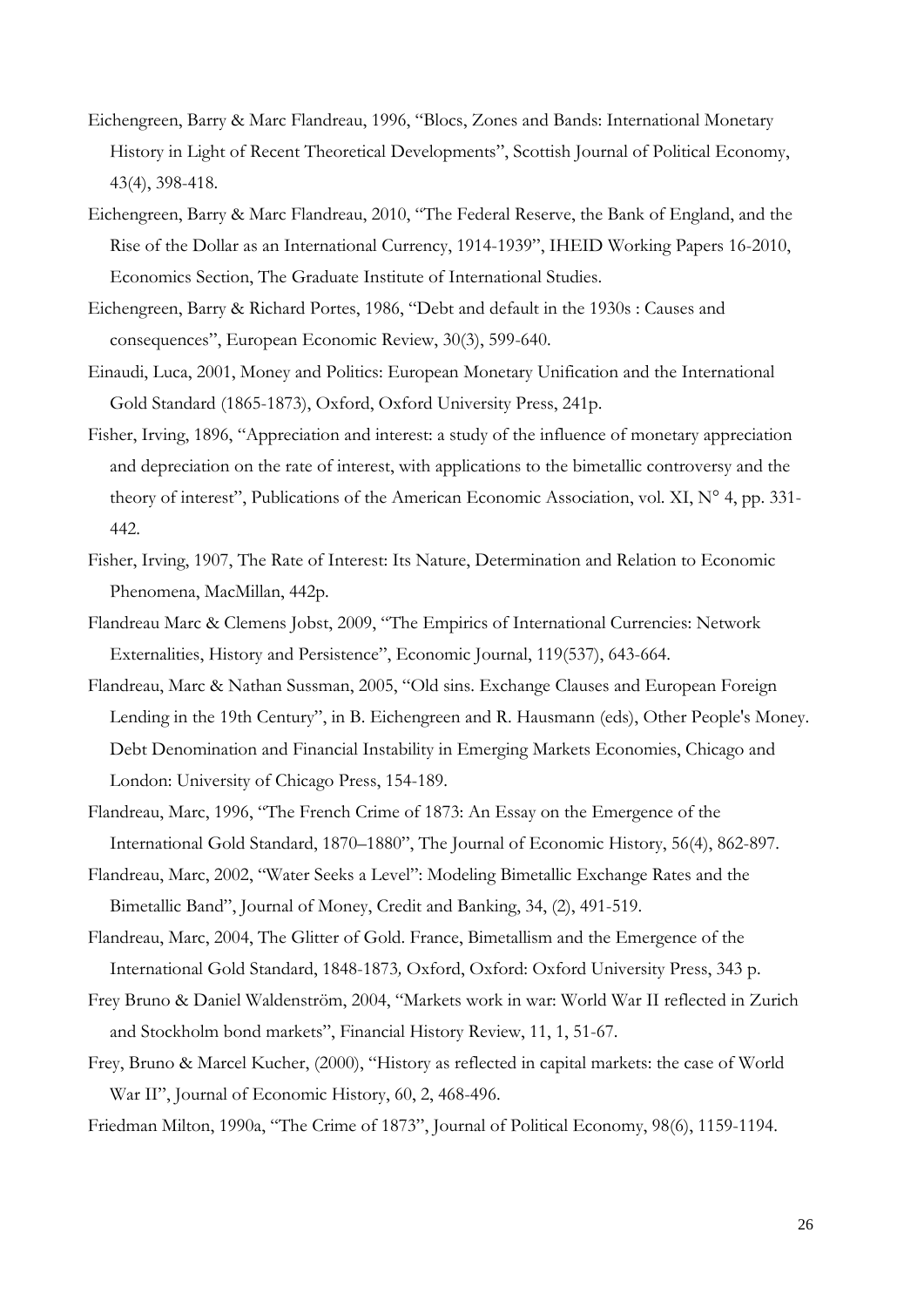- Friedman, Milton, 1990b, "Bimetallism Revisited", Journal of Economic Perspectives, American Economic Association, 4(4), 85-104.
- Froot, K.A. & R.H. Thaler (1990), "Foreign Exchange," Journal of Economic Perspectives, Vol. 4, No. 3, Summer, pp. 179-192.
- Gallarotti, Guilio M., 1995, The Anatomy of an International Monetary Regime: The Classical Gold Standard, 1880-1914, Oxford University Press, 368p.
- Garber, Peter M, 1986, "Nominal Contracts in a Bimetallic Standard", American Economic Review, 76(5), 1012-30.
- Haupt, Ottomar, 1890, La Hausse de l'argent et l'emprunt indien 4.5% en roupies, Paris: Truchy, 39p.
- Keynes, John Maynard, 1913, Indian Currency and Finance, London, MacMillan and Co, 263p.
- Kindleberger, Charles, 1984, A financial history of Western Europe, London: Allen and Unwin.
- Klovland, Jan Tore, 1994, "Pitfalls in the estimation of the yield on British Consols 1850-1914", Journal of Economic History, 54, 164-187.
- Leavens, Dickson, H., 1939, Silver Money, Bloomington, Indiana: Principia Press.
- Macaulay Frederick R., 1938, Some Theoretical Problems Suggested by the Movements of Interest Rates, Bond Yields, and Stock Prices in the United States since 1856, New York, National Bureau of Economic Research.
- MacKinnon, James, G. ,1996, "Numerical Distribution Functions for Unit Root and Cointegration Tests", Journal of Applied Econometrics, 11, 601-618.
- Malkiel Burton G., 1962, "Expectations, Bond Prices and the Term Structure of Interest Rates", Quarterly Journal of Economics, 76, 1, 197-218.
- Meissner, Christopher M., 2005, "A New World Order: Explaining The International Diffusion Of The Gold Standard, 1870-1913," Journal of International Economics, 2005, v66, (2, Jul), pp. 385- 406.
- Mertens, Jacques E., 1944, La naissance et le développement de l'étalon-or 1696-1922. Les faits et les théories. Essai de synthèse économique et sociologique, Paris, 475p.
- Mitchener Kris J. & Marc D. Weidenmier, 2009, "Are Hard Pegs ever Credible in Emerging Markets? Evidence from the Classical Gold Standard", NBER Working Paper 15401.
- Mussa, M. (1979), "Empirical Regularities in the Behavior of Exchange Rates and Theories of the Foreign Exchange Market," in K. Brunner and A.H. Meltzer (editors), Policies for Employment, Prices, and Exchange Rates, Vol. 11 Carnegie-Rochester Conference Series on Public Policy, pp. 9-57.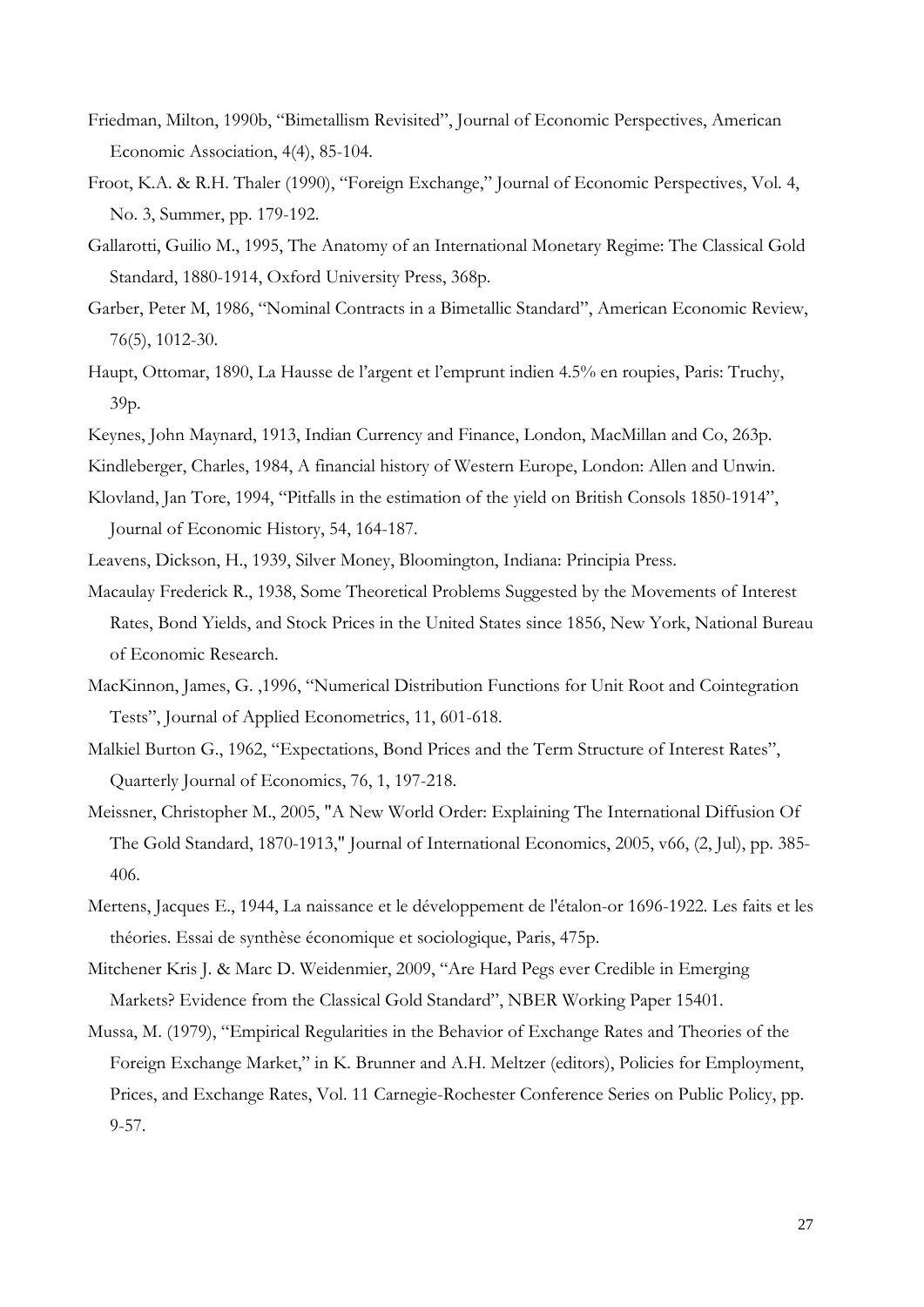- Office of the Superintendent of Government of India, 1880, Notifications relative to the public loans of the Government of India : republished from the Government gazettes of 1822 to 1879, India: Office of the Superintendent of Govt. Printing.
- Okawa, Yohei and Eric van Wincoop, 2010, "Gravity in international finance", HKIMR Working Paper No.07/2010.
- Oosterlinck Kim, 2003, "The bond market and the legitimacy of Vichy France", Explorations in Economic History, 40, 326-344.
- Oppers, Erik S., 2000, "A Model of the Bimetallic System", Journal of Monetary Economics, 517- 534.
- Perron, Pierre, 1989, "The great crash, the oil price shock and the unit root hypothesis", Econometrica, 57, (6), 1361–1401.
- Redish, Angela, 1995, "The persistence of bimetallism in nineteenth century France". Economic History Review, 717-736
- Reis, Jaime, 1996, "First to Join the Gold Standard", in Jorge Braga de Macedo & Barry Eichengreen & Jaime Reis (Editors), Currency Convertibility. The Gold Standard and Beyond, London, Routledge, 159-182;
- Russel, Henry Benajah, 1898, International Monetary Conferences; Their Purposes, Character, And Results, With A Study Of The Conditions Of Currency And Finance In Europe, 477p.
- Schaefer, Stephen M., 1977, "The Problem With Redemption Yields", Financial Analysts Journal, 33, 4, pp. 59-67.
- Shah, K.T., 1921, Sixty years of Indian Finance, Bombay: Chronicle Press, 460p.
- Sicotte, Richard & Catalina Vizcarra & Kirsten Wandschneider, 2010, "Military conquest and sovereign debt: Chile, Peru and the London bond market, 1876–1890", 4(3), 293-319.
- Soetbeer, Adolph, 1889, Matériaux pour faciliter l'intelligence et l'examen des rapports économiques des métaux précieux et de la question monétaire, Paris, Berger-Levrault.
- Van der Eng, Pierre, 1999, "The Silver Standard and Asia's Integration into the World Economy, 1850-1914", Review of Asian and Pacific Studies, 18, 59-85.
- Weidenmier, Marc, 2002, "Turning points in the U.S. Civil War: Views from the Grayback market", Southern Economic Journal, 68, 4, 875-890.

Willard, Kristen L. & Timothy W. Guinnane & Harvey S. Rosen, 1996, "Turning points in the Civil War: views from the Greenback market", American Economic Review, 86, 4, 1001-1018.

Willis, H. P., 1901, A History of the Latin Monetary Union: A Study of International Monetary Action, Chicago, University of Chicago Press.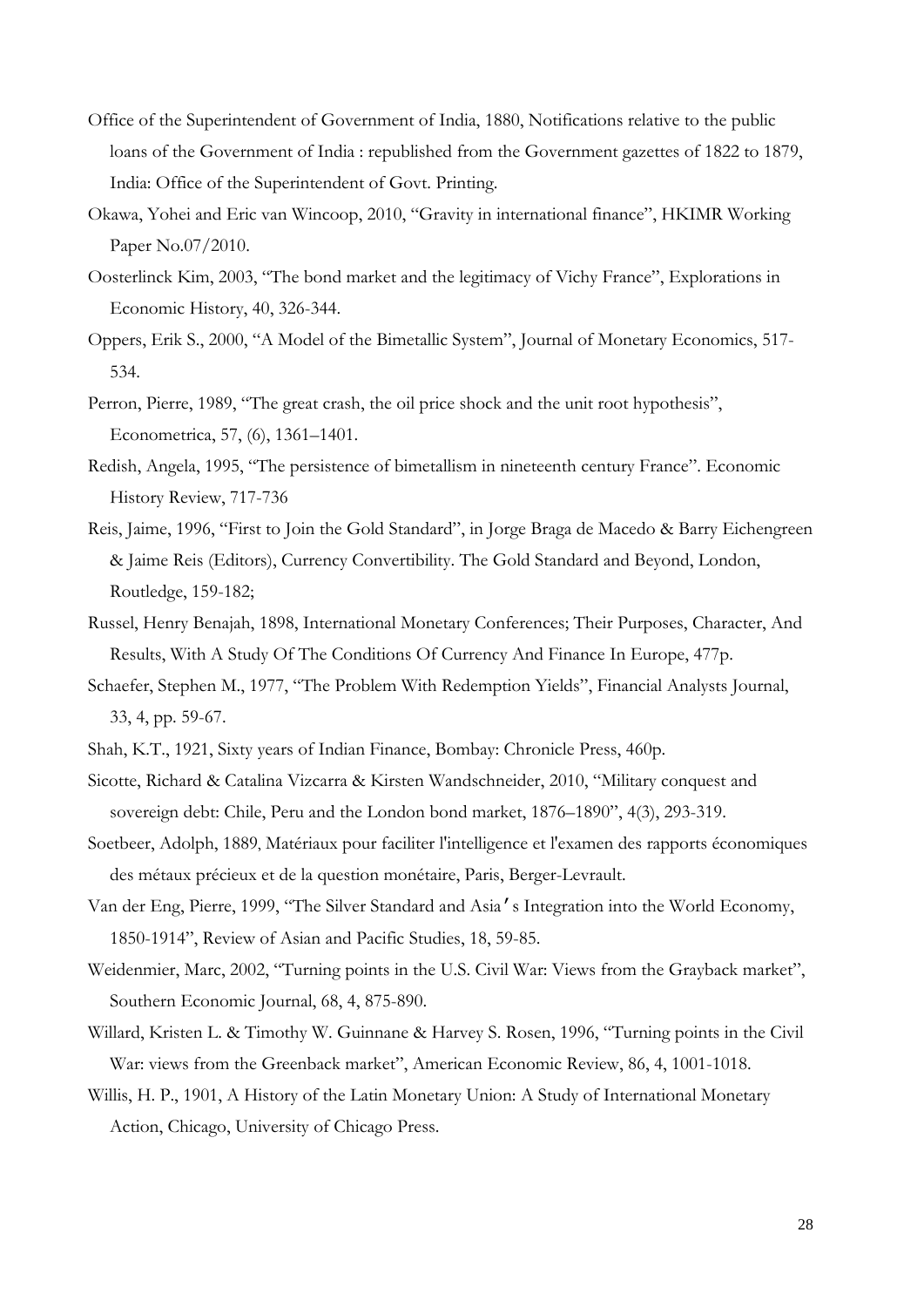- Yeager, Leland B., 1976, International monetary relations: theory, history, and policy, Harper & Row, 667p.
- Zussman, Asaf & Noam Zussman & Morten Orregaard Nielsen, 2008, "Asset market perspectives on the Israeli-Palestinian conflict", Economica, 75, pp. 84-115.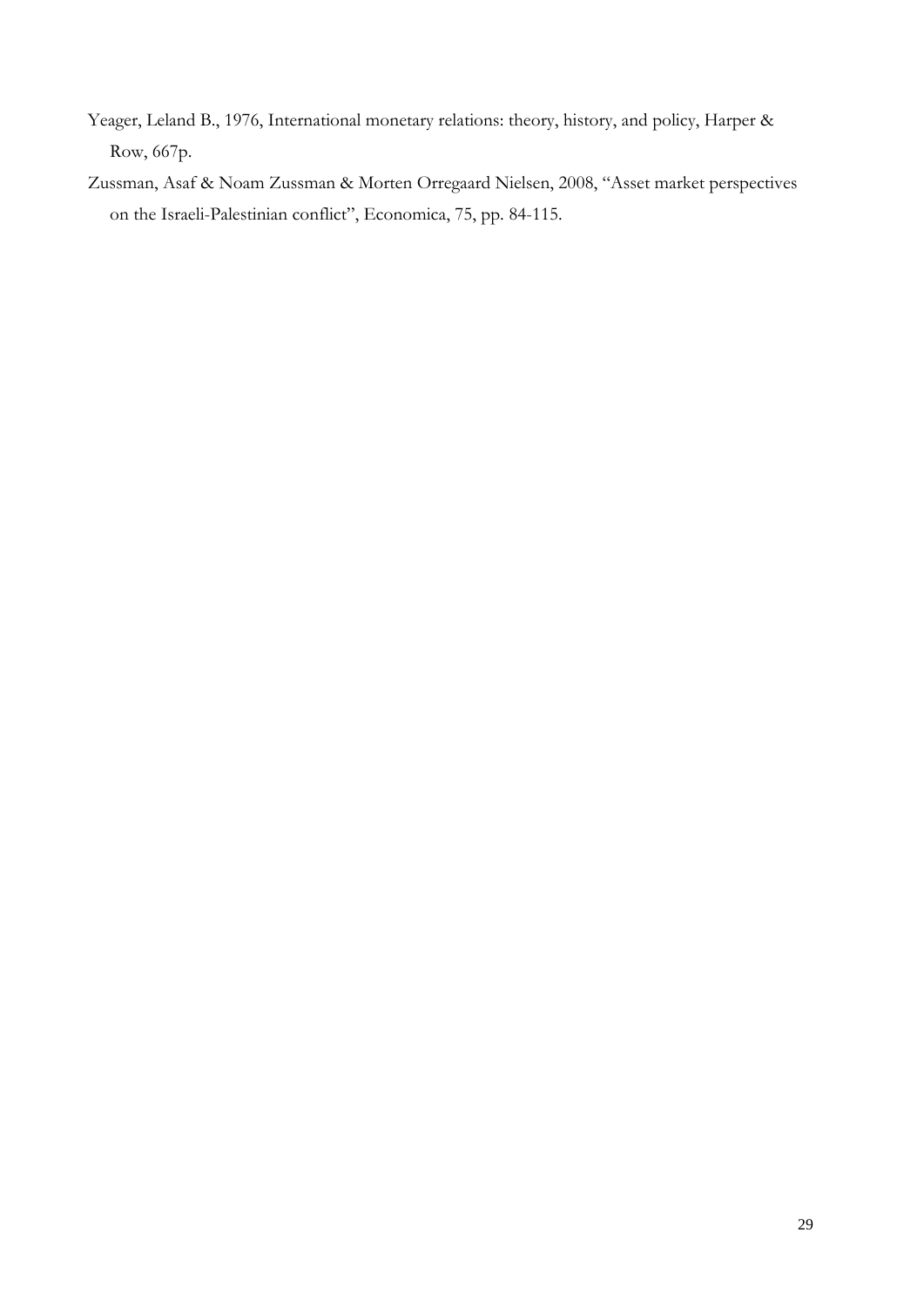

Figure 1. Silver and rupees in the London market 1860-1900

Source : Authors, from Mertens (1944), Table 38 and 47 (in appendices, no page numbering).



Figure 2. Share of Rupee Debts "Enfaced" in London (i.e. held with the Bank of England)

Source : Authors, from Shah (1921)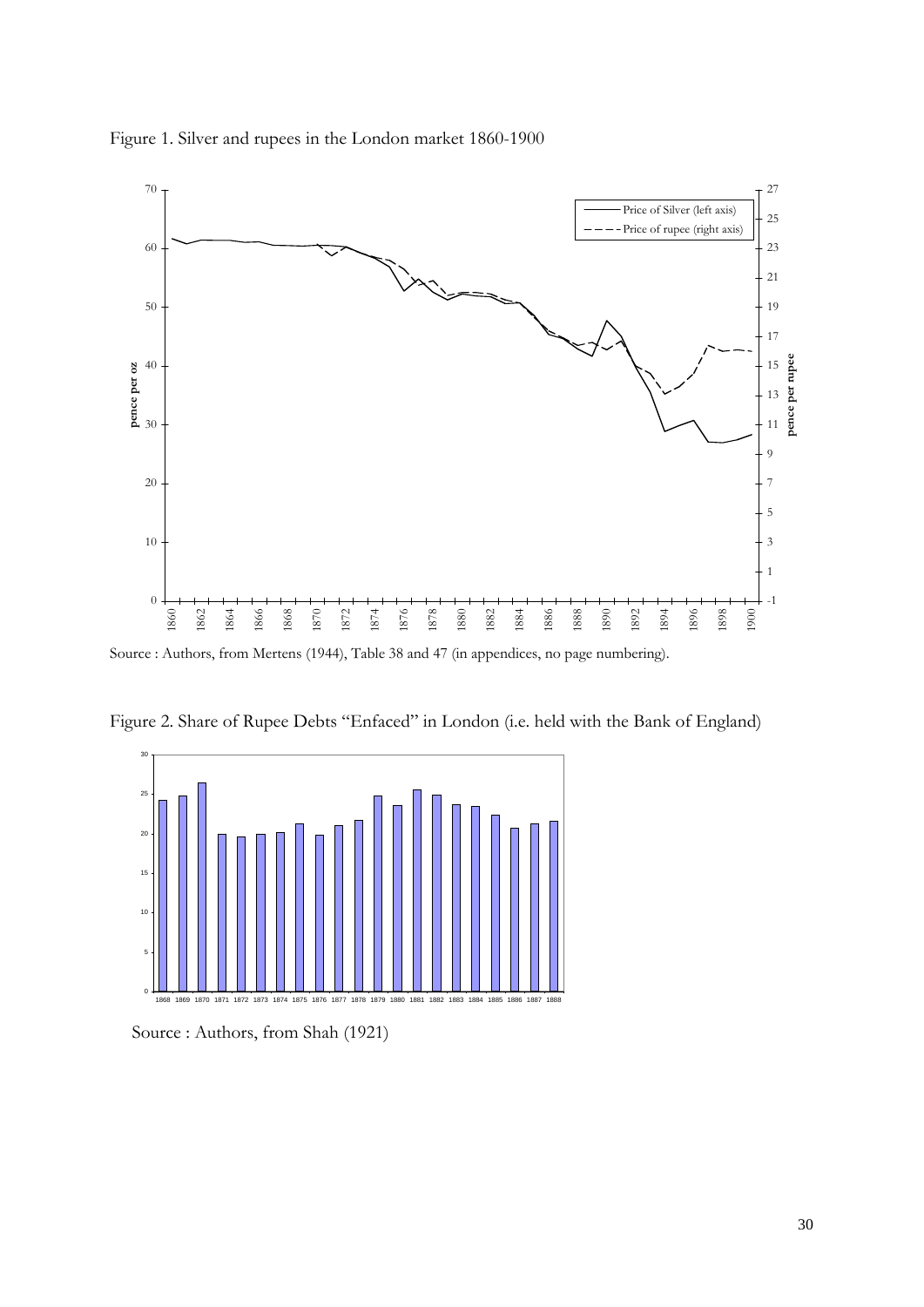

Figure 3. Sterling-Rupee Spread and the Rupee Exchange Rate according to Irving Fisher.

Source: Authors, from Fisher (1907).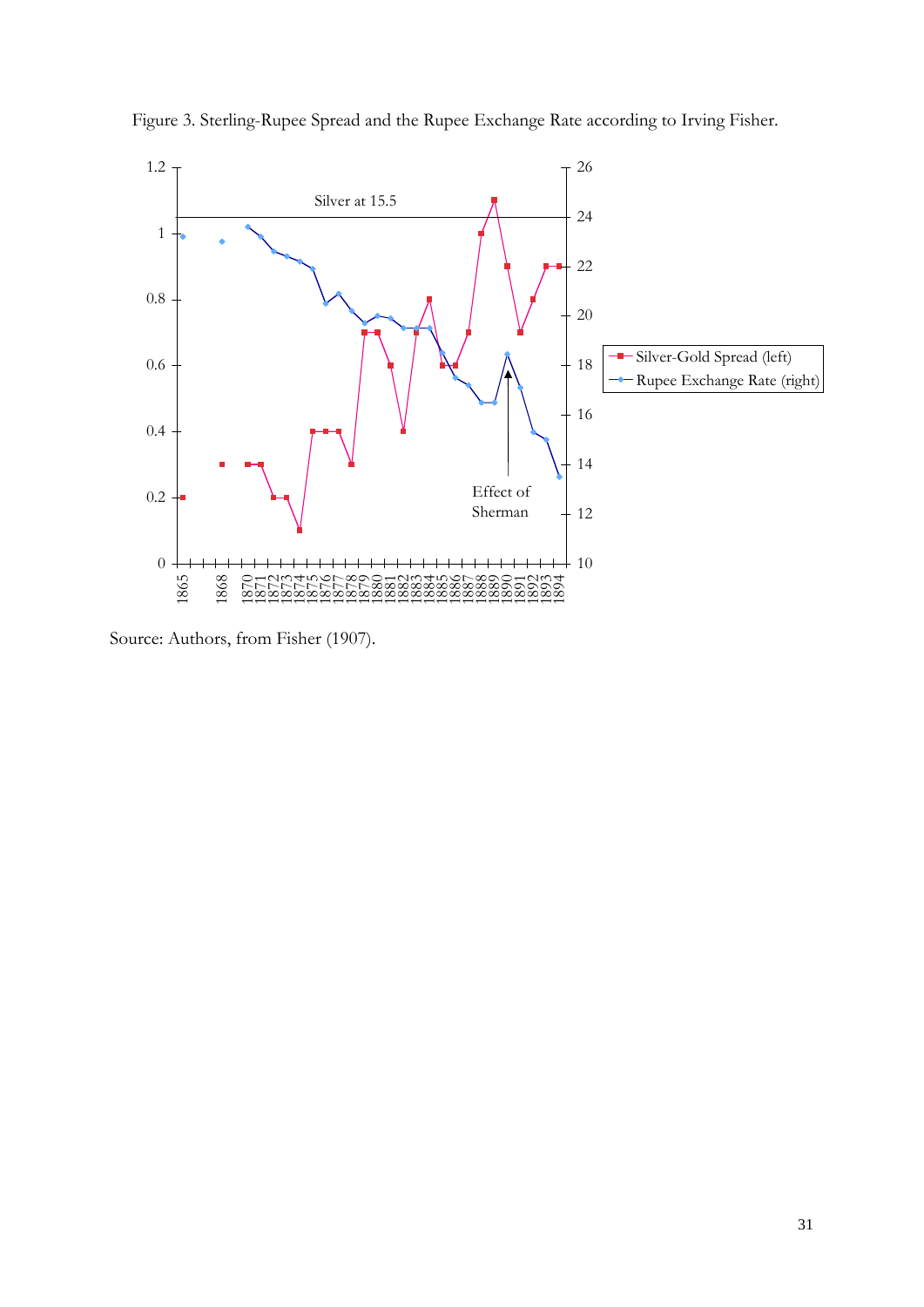



Source: Authors based on data from the Office of the Superintendent (1880) (which indicates relying on *Calcutta Gazette*), Investors' Monthly Manual, and The Economist (Cf Table 1 and text)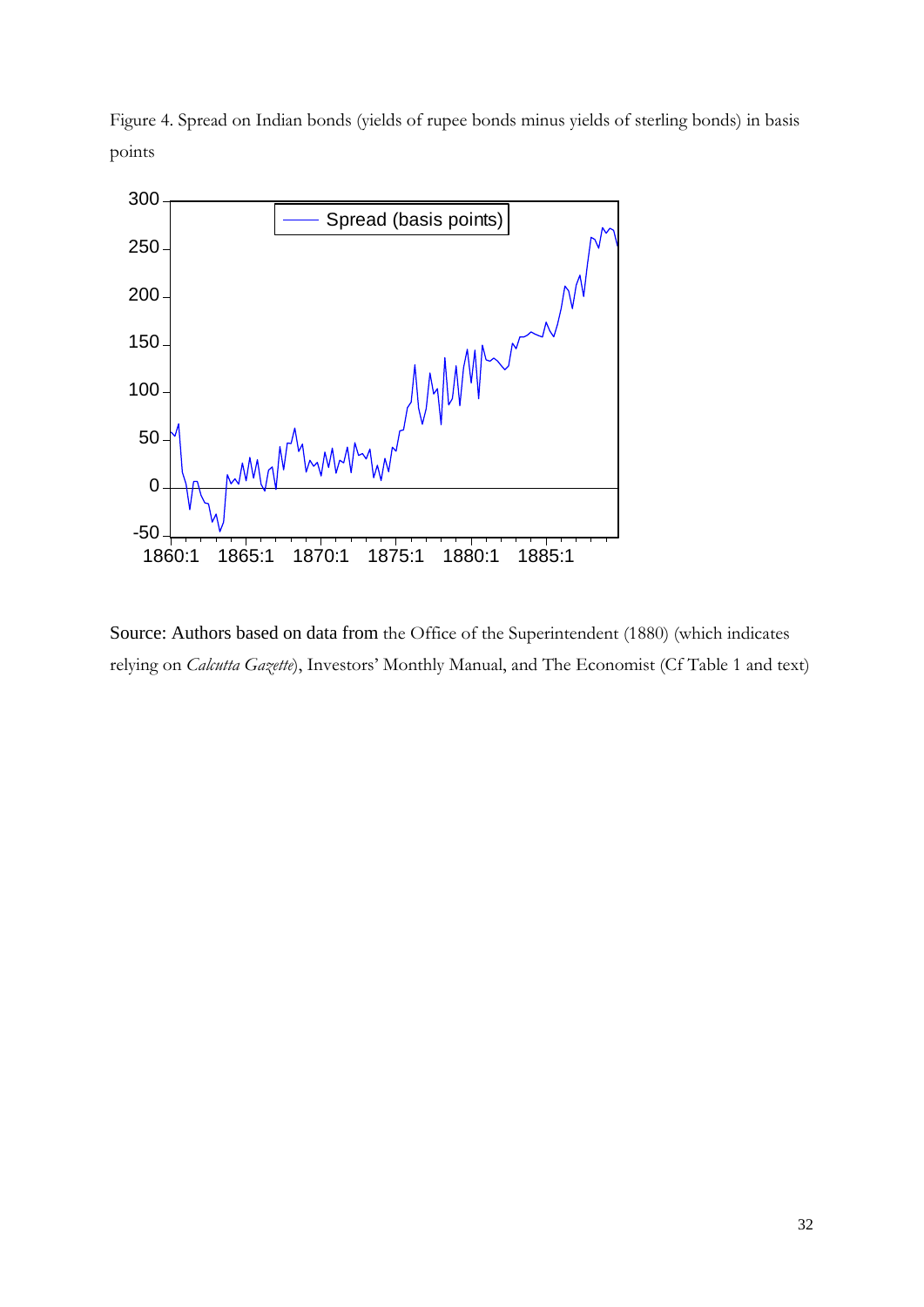Figure 5. F-Stat results for the Wald Test



Source: Authors based on the Spread series (Figure 4 and text)

Figure 6. F-Stat results Wald-test for the Main Breakpoint



Source: Authors based on the Spread series (Figure 4 and text)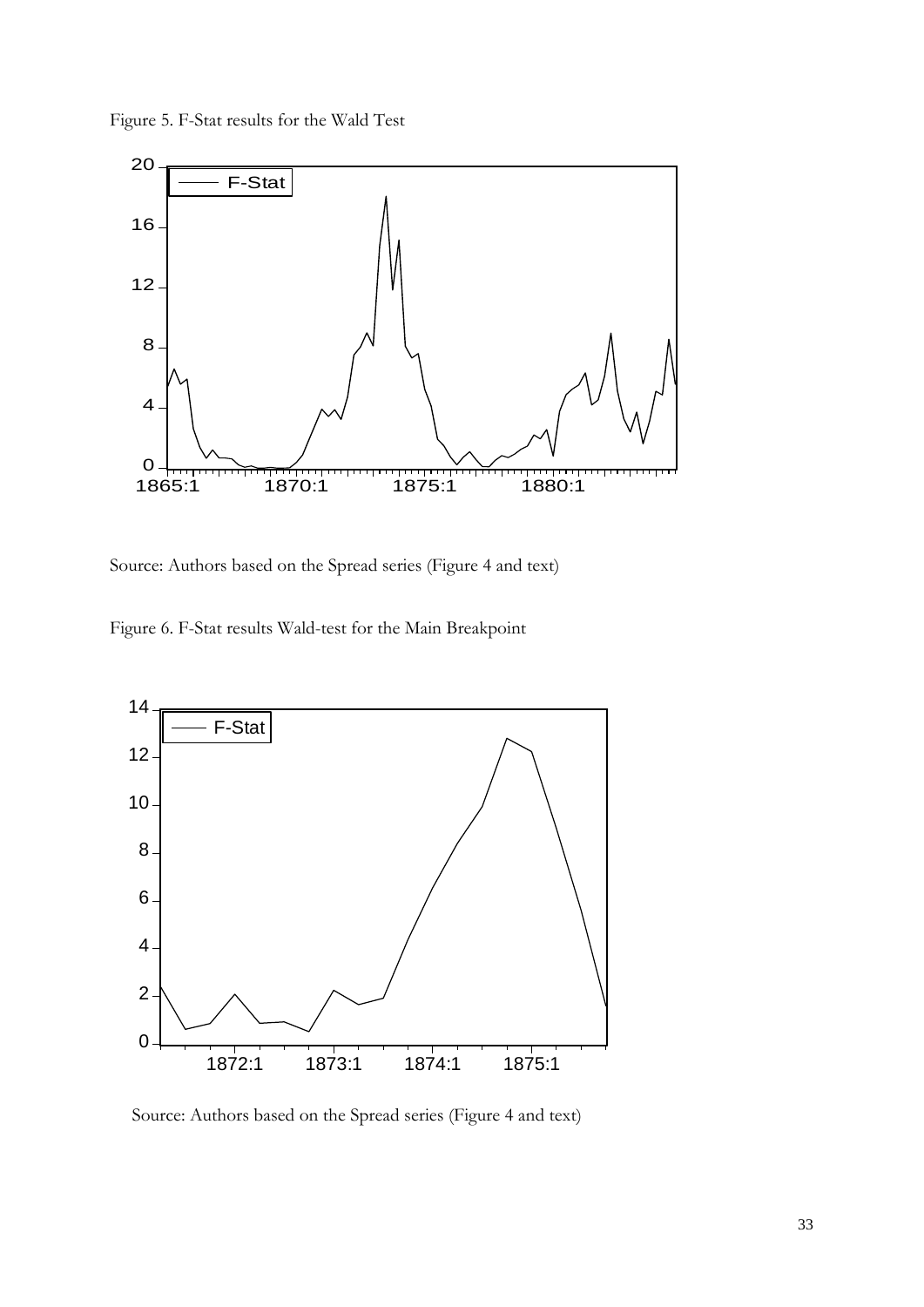# Table 1. Indian Securities Quoted in London (Securities used in estimation in bold characters)

| NAME OF SECURITY (IN IMM)                                     | <b>COUPON</b>      | YEAR OF | <b>REDEMPTION</b>           | <b>ORIGINAL ISSUE</b> | AVAILABILITY (a)   |  |
|---------------------------------------------------------------|--------------------|---------|-----------------------------|-----------------------|--------------------|--|
| $(\Gamma)$<br><b>ISSUE</b><br><b>Sterling Bonds</b>           |                    |         |                             |                       |                    |  |
| India 5%<br>1880<br>17'200'000<br>1860:I/1880:IV<br>5<br>1859 |                    |         |                             |                       |                    |  |
| India 4% Stock Oct 1888(b)                                    | 4                  | 1874    | Not Before 1888             | 5'046'147             | 1863:IV/1888:III   |  |
| India 4% Stock 1877                                           | 4                  | 1877    | 1884                        | 3'000'000             | 1877:IV/1878:II    |  |
| India 3.5% Stock                                              | 3.5                | 1881    | Not Before Jan. 1931        | 63'498'245            | 1881:I/1889:IV     |  |
| India 3% Stock                                                | 3                  | 1884    | Not Before Oct. 1948        | 19'748'548            | 1884:II/1889:IV    |  |
| East India Co. 10% Stk                                        | 10                 | 1833    | April 1874                  | 6'000'000             | 1860:I/1874:I      |  |
|                                                               |                    |         | <b>Rupee Bonds</b>          |                       |                    |  |
| Enfaced Paper 4% (c) (d)                                      | 4                  | 1832    | 3 months notice             | 73'436'519            | 1860:III:/ 1889:IV |  |
| 4% Transfer Loan of 22 April 1854                             | $\epsilon$         | 1854    | 1874, then 15 months notice | NA                    | id                 |  |
| 4% Loan of 1832-33                                            | $\epsilon$         | 1832    | 3 months notice             | NA                    | id                 |  |
| 4% Loan of 1835-36                                            | $\epsilon$         | 1835    | 3 months notice             | NA                    | id                 |  |
| 4% Loan of 1842-43                                            | $\epsilon$         | 1842    | 3 months notice             | NA                    | id                 |  |
| 4% Loan of 1854-55                                            | $\zeta\,\zeta$     | 1854    | 3 months notice             | NA                    | id                 |  |
| 4% Transfer Loan of 1st may 1865                              | $\epsilon$         | 1865    | 3 months notice             | NA                    | id                 |  |
| Reduced 4% of 1879                                            | $\epsilon\epsilon$ | 1879    | 3 months notice             | NA                    | id                 |  |
| Enfaced 4.5%                                                  | $4.5/4$ (e)        | 1872    | Not Before Jan. 1882        | NA                    | 1872:I / 1880:IV   |  |
| Enfaced 4.5%                                                  | 4.5                | 1878    | Not Before Sept. 1893       | 20'502'753            | 1878:II / 1893:III |  |
| Enfaced 5%                                                    | 5                  | 1857    | 1872                        | NA                    | 1859:IV / 1872:III |  |
| Enfaced 5.5%                                                  | 5.5                | 1859    | 1879                        | <b>NA</b>             | 1860:I / 1878:III  |  |
| Enfaced 5% Rupee Debenture                                    | 5                  | 1867    | 1872                        | 400'000               | 1867:III / 1873:II |  |
| Enfaced 5% Rupee Debenture                                    | 5                  | 1867    | 1877                        | 500'000               | 1867:III / 1877:IV |  |
| Enfaced 5% Rupee Debenture                                    | 5                  | 1867    | 1882                        | 600'000               | 1867:III / 1877:IV |  |

Source: Authors, from Office of the Superintendent (1880) (which indicates relying on *Calcutta Gazette*), Investors' Monthly Manual, and The Economist

(a) Availability in IMM & The Economist;

- (b) In 1874, a new similar security was issued under the same Act and, although it was listed separately (as the "India new 4 per cents") had exactly the same quotations as the "India 4% Stock Oct 1888". This security is identical to"
- (c) Detailed description of the various securities described under the "Enfaced Paper 4%" from Office of the Superintendent (1880).
- (d) For rupee loans, The correspondence between Investors Monthly Manual tags and names and descriptions in Office of the Superintendent (1880) are as follows: Enfaced 4.5% (for 7 yrs then 4%): four and a half per cent of 1872; Enfaced 4.5%: Four and a half per Cent 1878; Enfaced 5%: Five per Cent 1856-7; Enfaced 5.5%: Five and a Half per Cent loan 1859-61; Enfaced 5% rupee debenture: Five per cent debenture loan of 3rd January 1867; Enfaced 5% Rupee Debenture: Five per cent Debenture loan of 1st June 1867.

(e) Coupon was announced to be 4.5% for 7 years then 4%.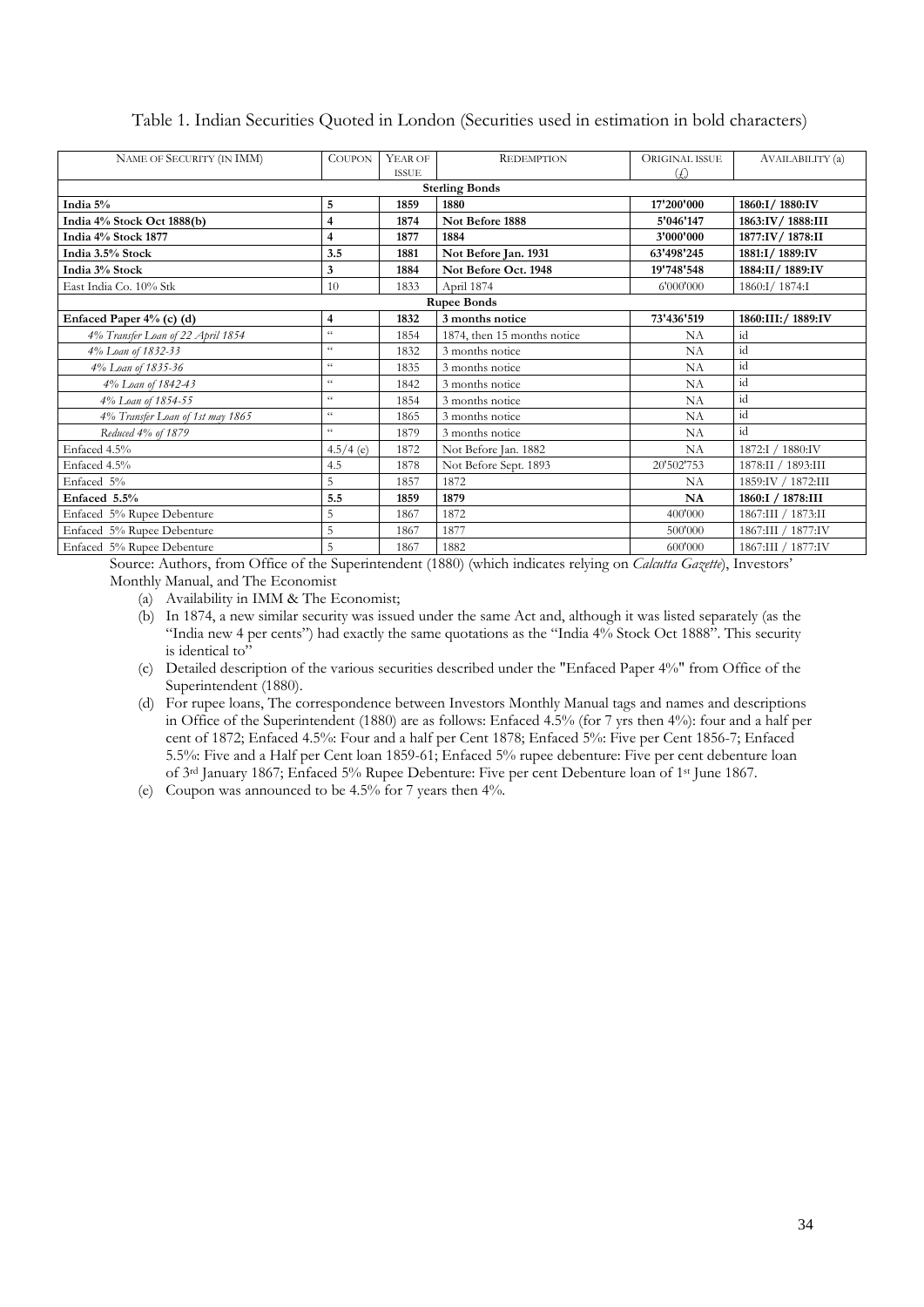# APPENDIX 1.

# Null Hypothesis: SPREAD has a unit root Exogenous: Constant Bandwidth: 3 (Newey-West using Bartlett kernel)

|                                |              | Adj. t-Stat | $Prob.*$ |
|--------------------------------|--------------|-------------|----------|
| Phillips-Perron test statistic |              | 0.054       | 0.96     |
| Test critical values:          | $1\%$ level  | $-3.487$    |          |
|                                | $5\%$ level  | $-2.886$    |          |
|                                | $10\%$ level | $-2.580$    |          |

\*MacKinnon (1996) one-sided p-values.

Null Hypothesis: SPREAD has a unit root Exogenous: None Bandwidth: 1 (Newey-West using Bartlett kernel)

|                                |              | Adj. t-Stat | $Prob.*$ |
|--------------------------------|--------------|-------------|----------|
| Phillips-Perron test statistic |              | 0.770       | 0.88     |
| Test critical values:          | $1\%$ level  | $-2.585$    |          |
|                                | $5\%$ level  | $-1.944$    |          |
|                                | $10\%$ level | $-1.615$    |          |

\*MacKinnon (1996) one-sided p-values.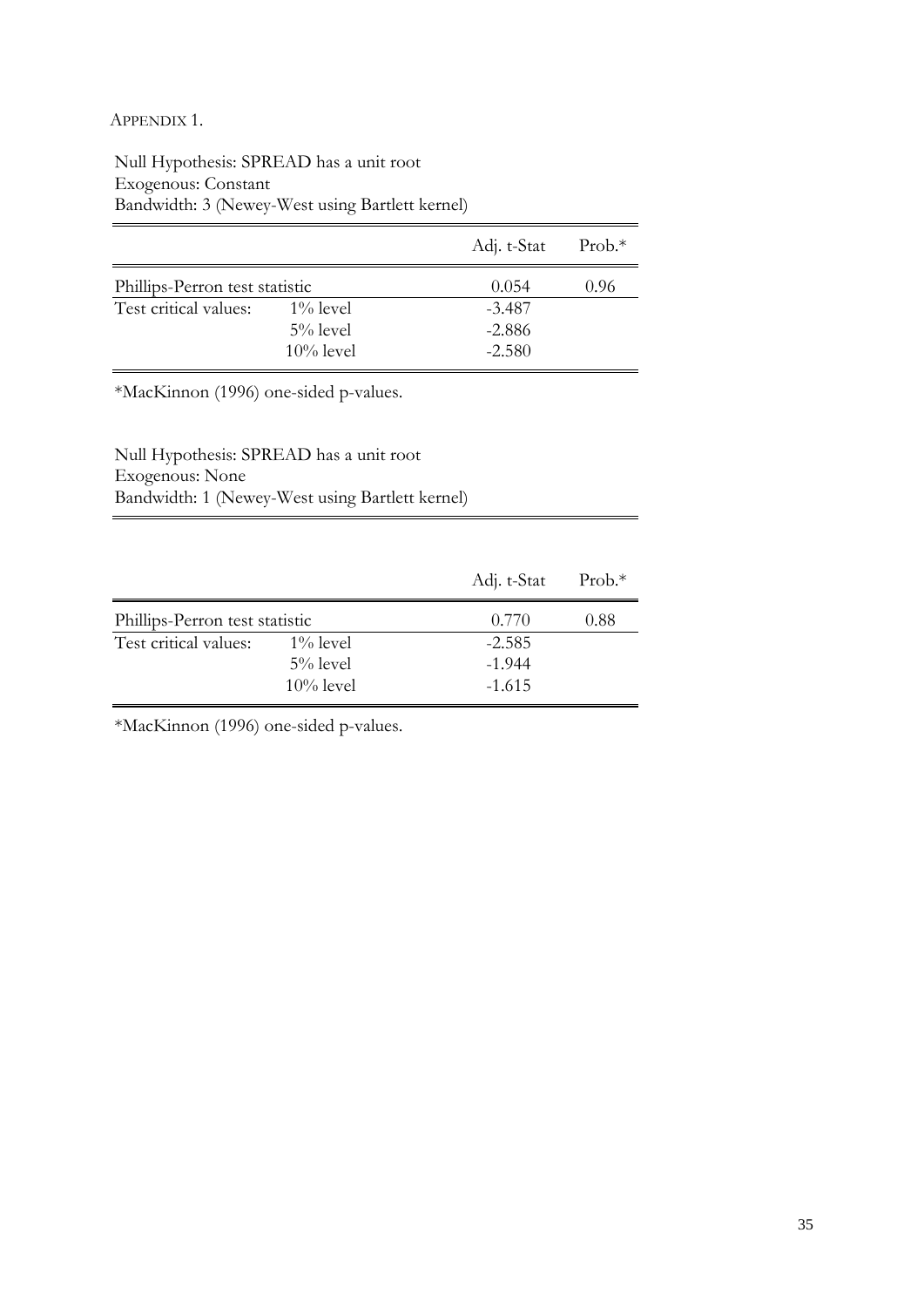APPENDIX 2.

| umber of Lags<br>NH. |       |          |          | . .   |
|----------------------|-------|----------|----------|-------|
| SCHWARTZ C           | 9.536 | $-9.496$ | 9.503    | 9.501 |
| ^RITERION            | $-9$  |          | $ \cdot$ | -     |

APPENDIX 3.

Null Hypothesis: SPREAD has a unit root. Philips-Perron Test.

| Period               | P-Values* |           |          | Mean (basis points) |
|----------------------|-----------|-----------|----------|---------------------|
|                      | Intercept | Trend and | None     |                     |
|                      |           | Intercept |          |                     |
| I $1860 -$ IV $1874$ | $0.57\%$  | $0.56\%$  | $0.88\%$ | 19.45               |
| $I$ 1875 – IV 1889   | $69.05\%$ | $0.01\%$  | 97.76%   | 152.99              |

\*MacKinnon (1996) one-sided p-values

# APPENDIX 4.

## **Period 1: I 1860 – IV 1874**

Dependent Variable: Spread, Method : OLS.

| Variable            | Coefficient   | Stand. Error            | t-Stat  | p-value  |
|---------------------|---------------|-------------------------|---------|----------|
| Constant            | $-0.001370$   | 0.000972                | $-1.45$ | 15.18%   |
| Trend               | $9.5710^{-5}$ | $2.55$ 10 <sup>-5</sup> | 3.75    | $0.04\%$ |
| Spread (-1)         | 0.295164      | 0.126933                | 2.33    | $2.39\%$ |
| Spread $(-2)$       | 0.441697      | 0.118259                | 3.74    | $0.05\%$ |
| Spread $(-3)$       | $-0.240643$   | 0.118591                | $-2.03$ | 4.76%    |
|                     |               |                         |         |          |
| R-squared           | 59.35%        |                         |         |          |
| <b>Adjusted R-</b>  | 56.22%        |                         |         |          |
| squared             |               |                         |         |          |
| Durbin-Watson       | 1.91          |                         |         |          |
| <b>F</b> -statistic | 18.98         |                         |         |          |

#### **Period 2: I 1875 – IV 1889**

Dependent Variable: Spread, Method : OLS.

| Variable            | Coefficient | Stand. Error  | t-Stat  | p-value   |
|---------------------|-------------|---------------|---------|-----------|
| Constant            | $-0.013684$ | 0.003579      | $-3.82$ | $0.03\%$  |
| Trend               | 0.000326    | $3.7910^{-5}$ | 8.60    | $0.00\%$  |
| Spread (-1)         | 0.178031    | 0.133124      | 1.34    | 18.66%    |
| Spread (-2)         | 0.263336    | 0.129038      | 2.04    | $4.61\%$  |
| Spread $(-3)$       | 0.176322    | 0.133577      | 1.32    | $19.23\%$ |
|                     |             |               |         |           |
| R-squared           | $90.56\%$   |               |         |           |
| <b>Adjusted R-</b>  | 89.86%      |               |         |           |
| squared             |             |               |         |           |
| Durbin-Watson       | 2.00        |               |         |           |
| <b>F</b> -statistic | 131.78      |               |         |           |